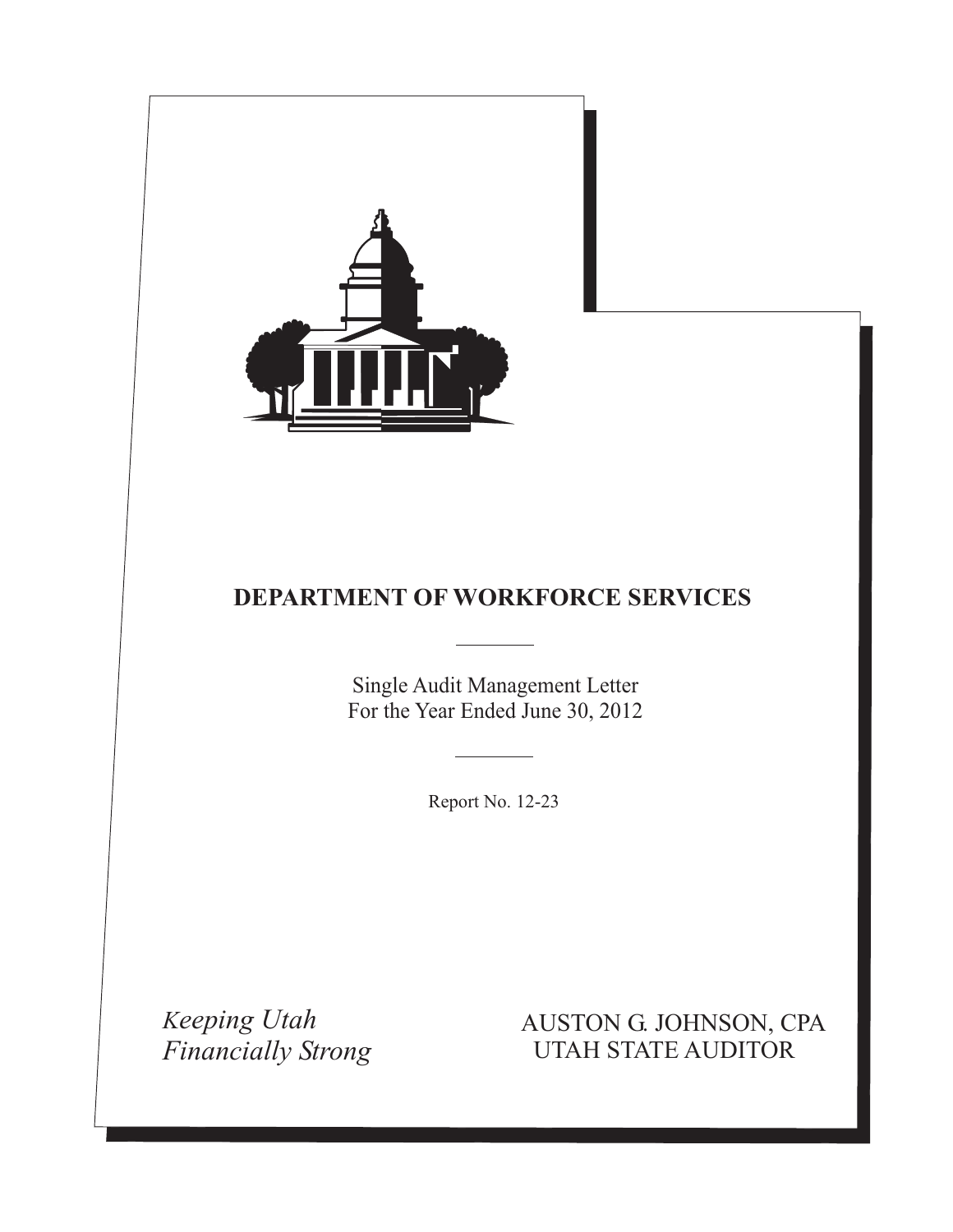

 **Auston G. Johnson, CPA** UTAH STATE AUDITOR

# **STATE OF UTAH Office of the State Auditor**

UTAH STATE CAPITOL COMPLEX EAST OFFICE BUILDING, SUITE E310 P.O. BOX 142310 SALT LAKE CITY, UTAH 84114-2310 (801) 538-1025 FAX (801) 538-1383

**DEPUTY STATE AUDITOR:** Joe Christensen, CPA

#### **FINANCIAL AUDIT DIRECTORS:**

 Van H. Christensen, CPA Deborah A. Empey, CPA Stan Godfrey, CPA Jon T. Johnson, CPA

# **MANAGEMENT LETTER NO. 12-23**

October 25, 2012

Jon Pierpont, Acting Executive Director Department of Workforce Services 140 East 300 South P.O. Box 11249 Salt Lake City, Utah 84147-0249

Dear Mr. Pierpont:

We have completed our audit of the basic financial statements of the State of Utah as of and for the year ended June 30, 2012 in accordance with auditing standards generally accepted in the United States of America and the standards applicable to financial audits contained in *Government Auditing Standards,* issued by the Comptroller General of the United States. Our report thereon, dated October 19, 2012, is issued under separate cover. We have also completed the Department of Workforce Services' (DWS') portion of the statewide federal compliance audit for the year ended June 30, 2012. Our report on the statewide federal compliance audit for the year ended June 30, 2012 is issued under separate cover. The following federal programs were tested as major programs at DWS:

> Unemployment Insurance (UI) Program Supplemental Nutrition Assistance Program (SNAP) Cluster Child Care and Development Fund (CCDF) Cluster Temporary Assistance for Needy Families (TANF) Cluster Workforce Investment Act (WIA) Cluster Low-Income Home Energy Assistance Program (LIHEAP) Community Development Block Grant (CDBG) Weatherization Assistance for Low-Income Persons

In planning and performing our audit of the financial statements of the State of Utah, we considered DWS' internal control over financial reporting as a basis for designing our auditing procedures for the purpose of expressing our opinions on the basic financial statements but not for the purpose of expressing an opinion on the effectiveness of DWS' internal control over financial reporting. Additionally, in planning and performing our audit of the federal programs listed above, we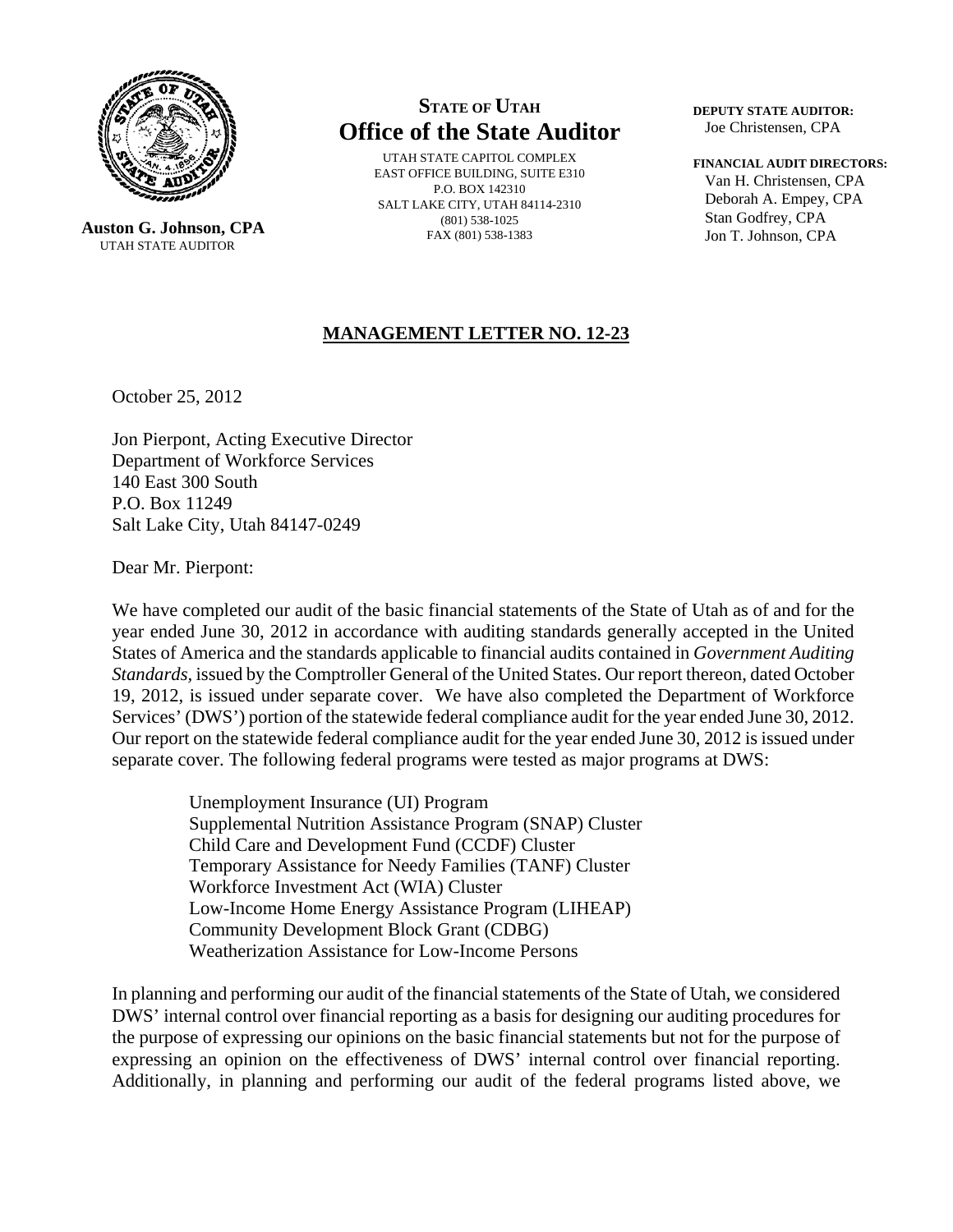considered DWS' compliance with the applicable types of compliance requirements as described in the OMB Circular A-133 Compliance Supplement for the year ended June 30, 2012. We also considered DWS' internal control over compliance with the requirements previously described that could have a direct and material effect on the federal programs in order to determine our auditing procedures for the purpose of expressing our opinion on compliance and to test and report on internal control over compliance in accordance with OMB Circular A-133, but not for the purpose of expressing an opinion on the effectiveness of internal control over compliance. Accordingly, we do not express an opinion on the effectiveness of DWS' internal control over financial reporting or compliance.

Our consideration of internal control over financial reporting or compliance was for the limited purposes described in the preceding paragraph and was not designed to identify all deficiencies in internal control over financial reporting or compliance that might be significant deficiencies or material weaknesses and, therefore, there can be no assurance that all such deficiencies have been identified. However, as discussed below, we identified certain deficiencies in internal control over financial reporting or compliance that we consider to be material weaknesses and other deficiencies that we consider to be significant deficiencies.

A deficiency in internal control over financial reporting or compliance exists when the design or operation of a control over financial reporting or compliance does not allow management or employees, in the normal course of performing their assigned functions, to prevent, or detect and correct misstatements of the State's financial statements or noncompliance with a type of compliance requirement of a federal program on a timely basis. A material weakness over financial reporting or compliance is a deficiency, or a combination of deficiencies, in internal control over financial reporting or compliance, such that there is a reasonable possibility that a material misstatement of the entity's financial statements or material noncompliance with a type of compliance requirement of a federal program will not be prevented, or detected and corrected on a timely basis. We identified certain deficiencies in internal control that we consider to be material weaknesses. These deficiencies are identified in the accompanying table of contents and are described in the accompanying schedule of findings and recommendations.

A significant deficiency in internal control over financial reporting or compliance is a deficiency, or a combination of deficiencies, in internal control over financial reporting or compliance that is less severe than a material weakness, yet important enough to merit attention by those charged with governance. We identified certain deficiencies in internal control that we consider to be significant deficiencies. These significant deficiencies are identified in the accompanying table of contents and are described in the accompanying schedule of findings and recommendations.

DWS' written responses to the findings identified in our audit have not been subjected to the audit procedures applied in our audits and, accordingly, we express no opinion on them.

This communication is intended solely for the information and use of DWS' management and the Utah State Legislature and is not intended to be and should not be used by anyone other than these specified parties. However, the report is a matter of public record and its distribution is not limited.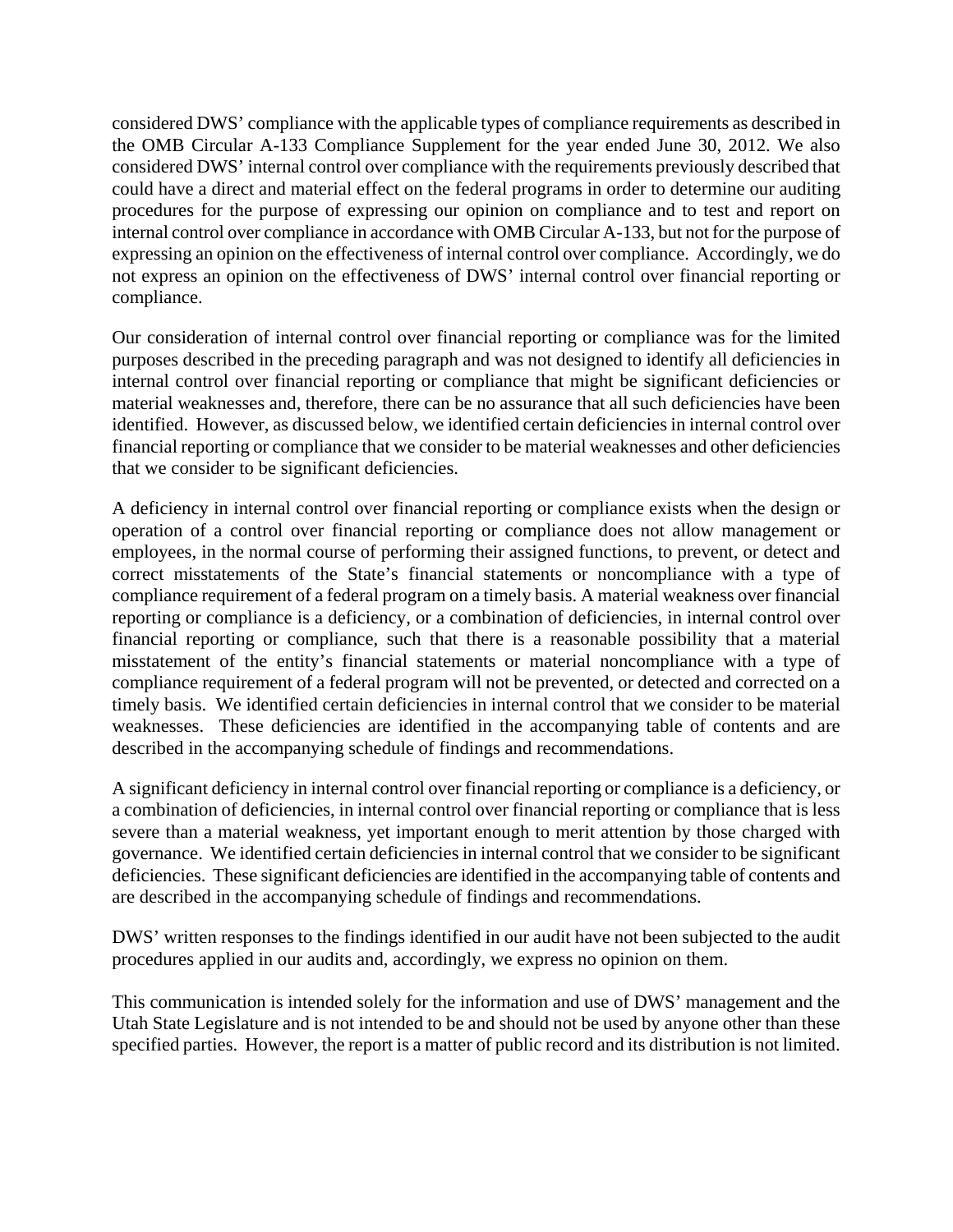We appreciate the courtesy and assistance extended to us by the personnel of DWS during the course of our audit, and we look forward to a continuing professional relationship. If you have any questions, please call Stan Godfrey, Audit Director, at (801) 538-1356.

Sincerely,

Auston G. Johnson, CPA Utah State Auditor

cc: Greg Gardner, Deputy Director James Whitaker, Assistant Deputy Director LeAnn Hatfield, Director of Internal Audit Bill Starks, Director, Unemployment Insurance Division John Talcott, Director, Administrative Support Division Lynette Rasmussen, Director, Office of Child Care Rick Little, Director, Workforce Research and Analysis Karla Aguirre, Associate Director, Workforce Development Division Helen Thatcher, Program Manager, Workforce Development Division Rachael Stewart, Program Manager, Workforce Development Division Kevin Burt, Associate Director, Eligibility Services Division Dale Ownby, Associate Director, Eligibility Services Division Casey Erickson, Associate Director, Eligibility Services Division Gordon D. Walker, Director, Housing and Community Development Division Kimberley Schmeling, Financial Manager, Housing and Community Development Division Mike Glenn, Director, State Housing Programs, Housing and Community Development Division Keith Heaton, Program Manager, Housing and Community Development Division Matthew Turner, Program Manager, Housing and Community Development Division Sue Kolthoff, Program Manager, Housing and Community Development Division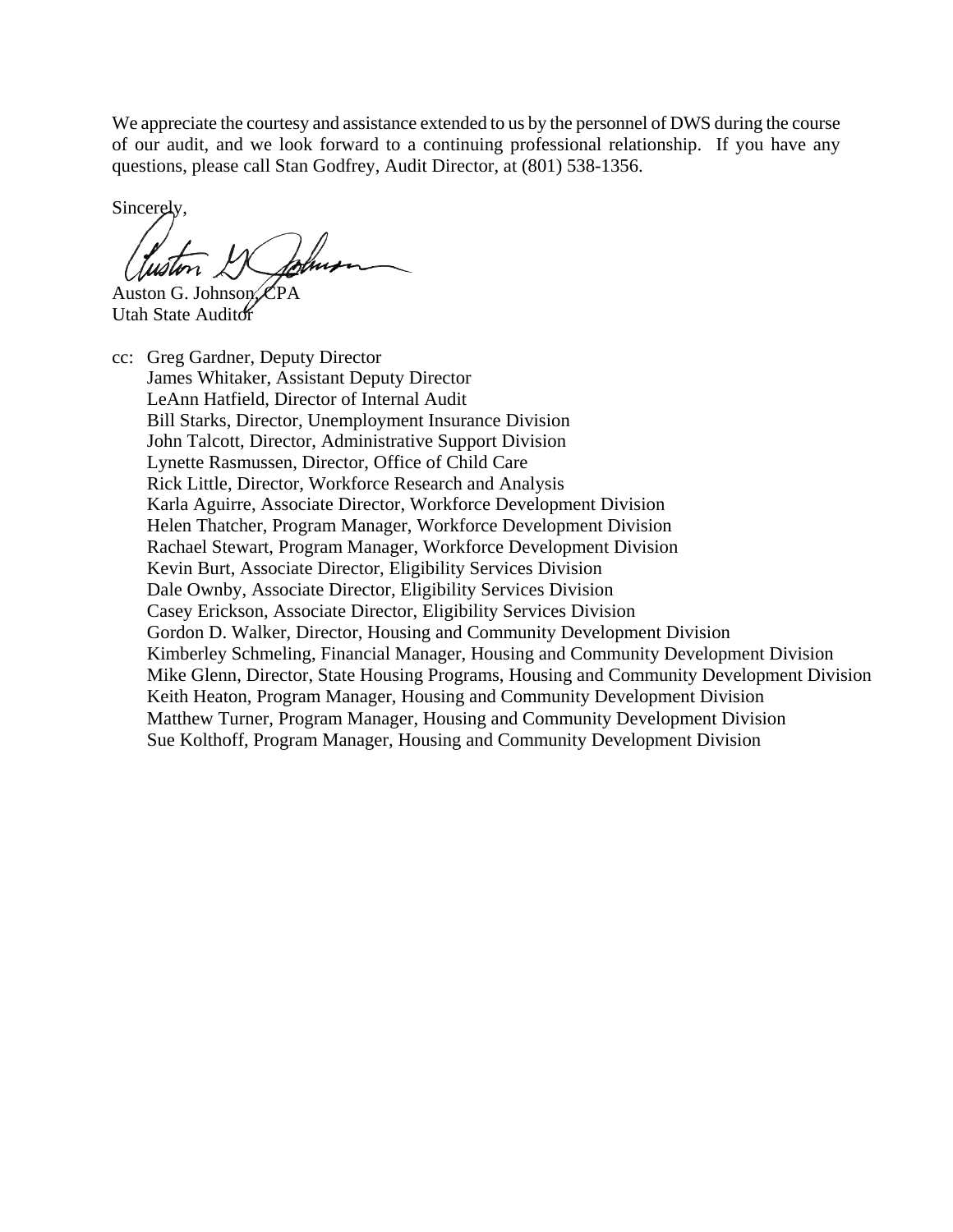FOR THE YEAR ENDED JUNE 30, 2012

# TABLE OF CONTENTS

| <b>GENERAL:</b>                                                                                                       | Type/Applicability        | Page |
|-----------------------------------------------------------------------------------------------------------------------|---------------------------|------|
| 1. INADEQUATE INTERNAL CONTROLS OVER FINANCIAL REPORTING<br>(Repeat Finding)                                          | $MW-s$                    | 1    |
| CHILDREN'S HEALTH INSURANCE PROGRAM (CHIP):                                                                           |                           |      |
| 2. INCORRECT ELIGIBILITY AND INCOME DETERMINATIONS<br>(Repeat Finding)                                                | MW-f; SD-s;<br>MN-f; RN-s | 2    |
| <b>WORKFORCE INVESTMENT ACT (WIA) CLUSTER:</b>                                                                        |                           |      |
| 3. ELIGIBILITY ERRORS AND UNALLOWABLE ACTIVITIES<br>(Repeat Finding)                                                  | MW-f; SD-s;<br>$MN-f$     | 6    |
| <b>CHILD CARE AND DEVELOPMENT FUND (CCDF) CLUSTER:</b>                                                                |                           |      |
| 4. INTERNAL CONTROL WEAKNESSES AND NONCOMPLIANCE<br>(Repeat Finding)                                                  | SD-f; RN-f                | 12   |
| <b>MEDICAID CLUSTER:</b>                                                                                              |                           |      |
| 5. INCORRECT ELIGIBILITY DETERMINATION (Repeat Finding)                                                               | $SD-f$                    | 15   |
| THIRD PARTY LIABILITY INFORMATION NOT ADEQUATELY<br>6.<br><b>OBTAINED OR UPDATED</b> (Repeat Finding)                 | SD-f; RN-f                | 17   |
| TEMPORARY ASSISTANCE FOR NEEDY FAMILIES (TANF) CLUSTER:                                                               |                           |      |
| NONCOMPLIANCE WITH CHILD SUPPORT NON-COOPERATION<br>7.<br>REDUCTION IN BENEFIT REQUIREMENTS (Repeat Finding)          | SD-f; RN-f                | 19   |
| 8. ACF-204 REPORTING ERRORS (Repeat Finding)                                                                          | SD-f; RN-f                | 20   |
| <b>MULTIPLE PROGRAMS:</b>                                                                                             |                           |      |
| 9. NONCOMPLIANCE WITH TREASURY-STATE AGREEMENT                                                                        | SD-f; RN-f                | 21   |
| 10. COST ALLOCATION ERRORS                                                                                            | $SD-f$                    | 23   |
| LOW-INCOME HOME ENERGY ASSISTANCE PROGRAM (LIHEAP):                                                                   |                           |      |
| 11. LIHEAP DOCUMENTATION AND ELIGIBILITY DETERMINATION ERRORS<br>(Repeat Finding)                                     | SD-f; RN-f                | 24   |
| 12. FAILURE TO PROVIDE FEDERAL AWARD INFORMATION TO<br><b>SUBRECIPIENTS</b> (Repeat Finding)                          | SD-f; RN-f                | 26   |
| 13. LIHEAP FINANCIAL REPORTING ERROR (Repeat Finding)                                                                 | SD-f; RN-f                | 27   |
| 14. LIHEAP SPECIAL REPORTING ERROR                                                                                    | SD-f; RN-f                | 28   |
| COMMUNITY DEVELOPMENT BLOCK GRANT (CDBG):                                                                             |                           |      |
| 15. ERRORS IN PERFORMANCE EVALUATION REPORTS                                                                          | SD-f; RN-f                | 29   |
| <b>WEATHERIZATION ASSISTANCE FOR LOW-INCOME PERSONS:</b>                                                              |                           |      |
| 16. ERRORS IN THE WEATHERIZATION ASSISTANCE PROGRAM<br>FEDERAL FINANCIAL REPORT                                       | SD-f; RN-f                | 30   |
| Finding Type:<br>Applicable To:<br>Material Internal Control Weakness<br><b>State Financial Statements</b><br>MW<br>S |                           |      |

SD Significant Deficiency of Internal Control f Federal Program MN Material Noncompliance

MN Material Noncompliance<br>RN Reportable Noncompliance Reportable Noncompliance or Illegal Acts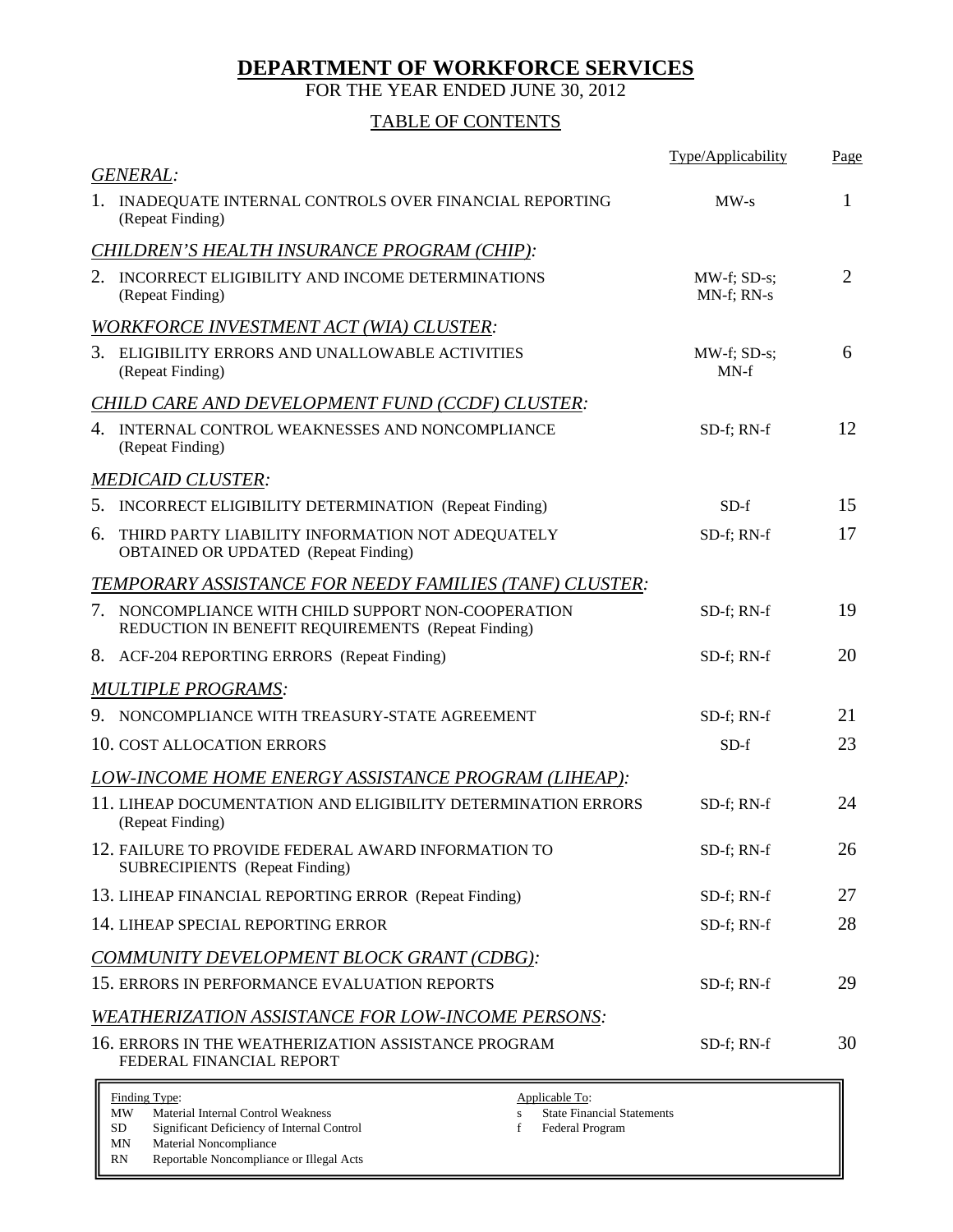# FINDINGS AND RECOMMENDATIONS FOR THE YEAR ENDED JUNE 30, 2012

# *GENERAL*

# 1. **INADEQUATE INTERNAL CONTROLS OVER FINANCIAL REPORTING**

The Department of Workforce Services (DWS) does not have adequate internal controls to ensure that financial information for the Unemployment Compensation Fund (UCF) is properly prepared in accordance with generally accepted accounting principles. In addition, DWS Operational Accounting personnel with responsibility to classify UCF accounts receivable as current or noncurrent and prepare the associated allowance for doubtful accounts lack sufficient knowledge and training to prepare the required financial information in accordance with generally accepted accounting principles. As a result, two material adjustments were required to properly present the UCF's financial position in the State's basic financial statements.

Management is responsible for the preparation and accuracy of financial reporting for the UCF, establishing internal controls and procedures to accurately capture and record transactions, and ensuring personnel preparing the financial information have sufficient knowledge and training.

### **Recommendation:**

**We recommend that DWS strengthen existing controls to ensure that financial reporting reflects UCF's financial position, results of operations, cash flows, and disclosures in conformity with generally accepted accounting principles. We also recommend that DWS ensure personnel involved in preparing financial information have sufficient knowledge and training to prepare the necessary financial information in accordance with these principles.**

# *DWS' Response:*

*We agree with the finding. The Operational Accounting personnel responsible for preparing the UCF accounts receivable as current and noncurrent and applying the associated allowance will work with State Finance, the State Auditor's Office, and Internal Audit to gain the necessary understanding of the requirements for accurately preparing the required financial information in accordance with generally accepted accounting principles.* 

*In order to understand the methodology for determining current and noncurrent accounts receivable and calculating an allowance rate that meets the standards for financial reporting, the responsible Operational Accounting personnel will take the following steps:* 

- *Recalculate the numbers for FY 2012 using the State Auditor's methodology.*
- *Analyze FY 2011 data using the FY 2012 methodology.*
- *Compare the FY 2011 data to the FY 2012 data and evaluate for consistency and reasonableness.*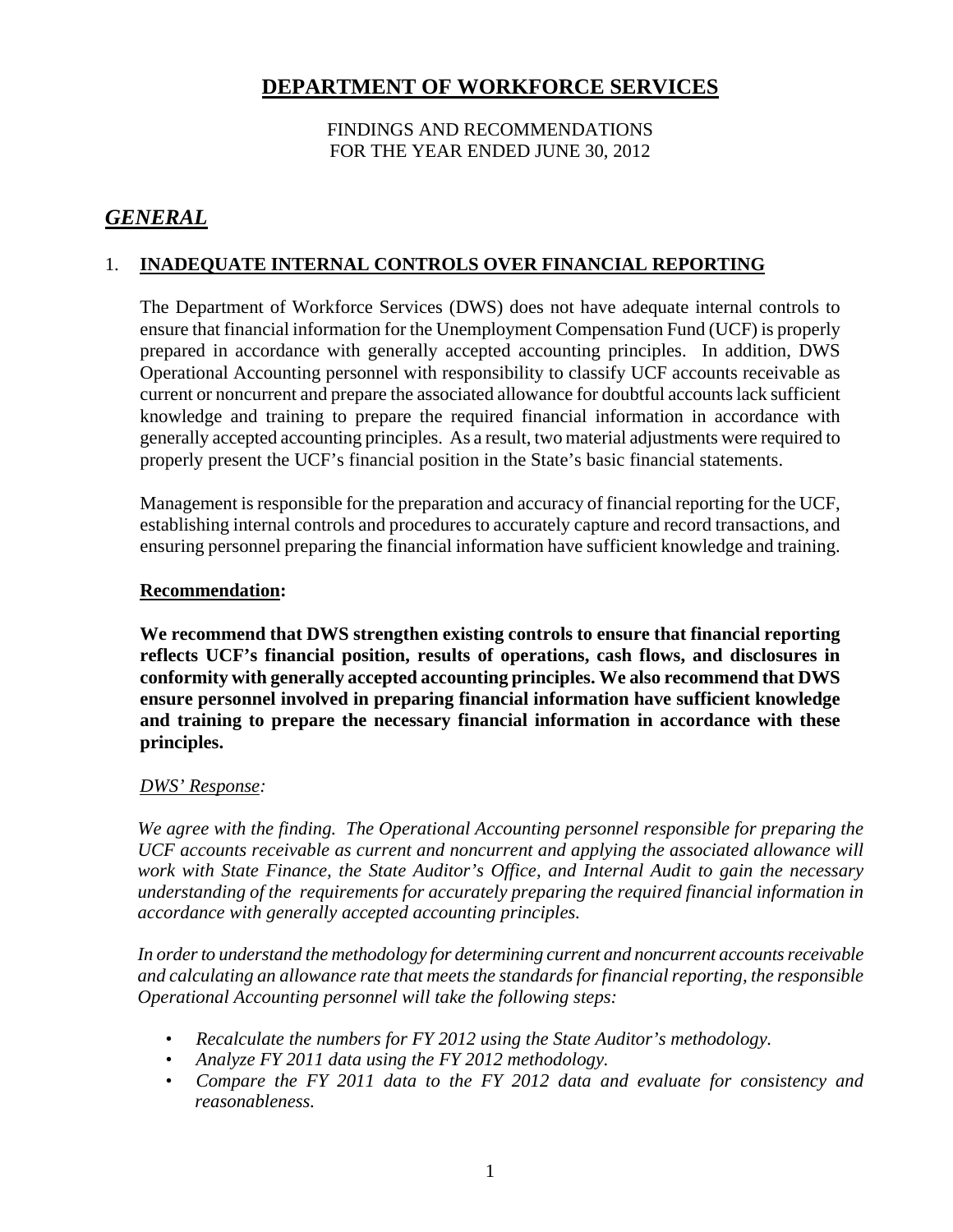### FINDINGS AND RECOMMENDATIONS FOR THE YEAR ENDED JUNE 30, 2012

- *Request accounts receivable data for FY 2010 benefit overpayments and FY10 through FY12 of the Special Administrative Expense Account (formerly known as the Special Admin Fund (SAF)).*
- *Identify any anticipated changes that could significantly impact UCF accounts receivables.*
- *Use an accepted methodology, as agreed to by State Finance and the State Auditors, for determining the current and noncurrent accounts receivable breakout classification.*
- *Use a two-year history (three-years, if we are able to obtain the FY 2010 data from MIS) to calculate the allowance rate.*
- *Apply the allowance rate to both the actual accounts receivable for benefit overpayments and Special Administrative Expense Account (formerly known as the Special Admin Fund).*

*Contact Persons: John Talcott, Administrative Support Division Director, 801-526-9402 Mitch Romo, Accounting and Payroll Manager, 801-526-9221* 

*Anticipated Correction Date: November 30, 2012* 

# *CHILDREN'S HEALTH INSURANCE PROGRAM (CHIP)*

# 2. **INCORRECT ELIGIBILITY AND INCOME DETERMINATIONS**

Federal Agency: **DHHS** CFDA Number and Title: **93.767 Children's Health Insurance Program**  Federal Award Number: **5-1105UT5021**  Questioned Costs: **\$5,215**  Pass-through Entity: N/A

We reviewed the eligibility determination and documentation process for 60 Children's Health Insurance Program (CHIP) payments. We noted internal control weaknesses and noncompliance for 12 (20%) cases related to the 60 payments as described below. Three (5.0%) of the 60 payments, totaling \$65 (federal and state portions), were considered unallowable due to incorrect eligibility decisions. The 60 CHIP payments tested totaled \$4,427 and were taken from a total population of \$70,610,018 (federal and state portions). During our testwork we noted other noncompliance associated with the CHIP cases included in our sample. As a result of the incorrect eligibility decisions and other noncompliance issues, we have questioned the federal portion of costs associated with the errors identified for these cases: \$3,193 for federal fiscal year 2012 and \$2,022 for federal fiscal year 2011.

### a. Incorrect Eligibility Decisions

For two cases, the caseworker placed children on CHIP even though they were eligible for Medicaid Child Age 0-5. According to CHIP policy 201, a child who is eligible for Medicaid is not eligible for CHIP; therefore, we have questioned all costs for these cases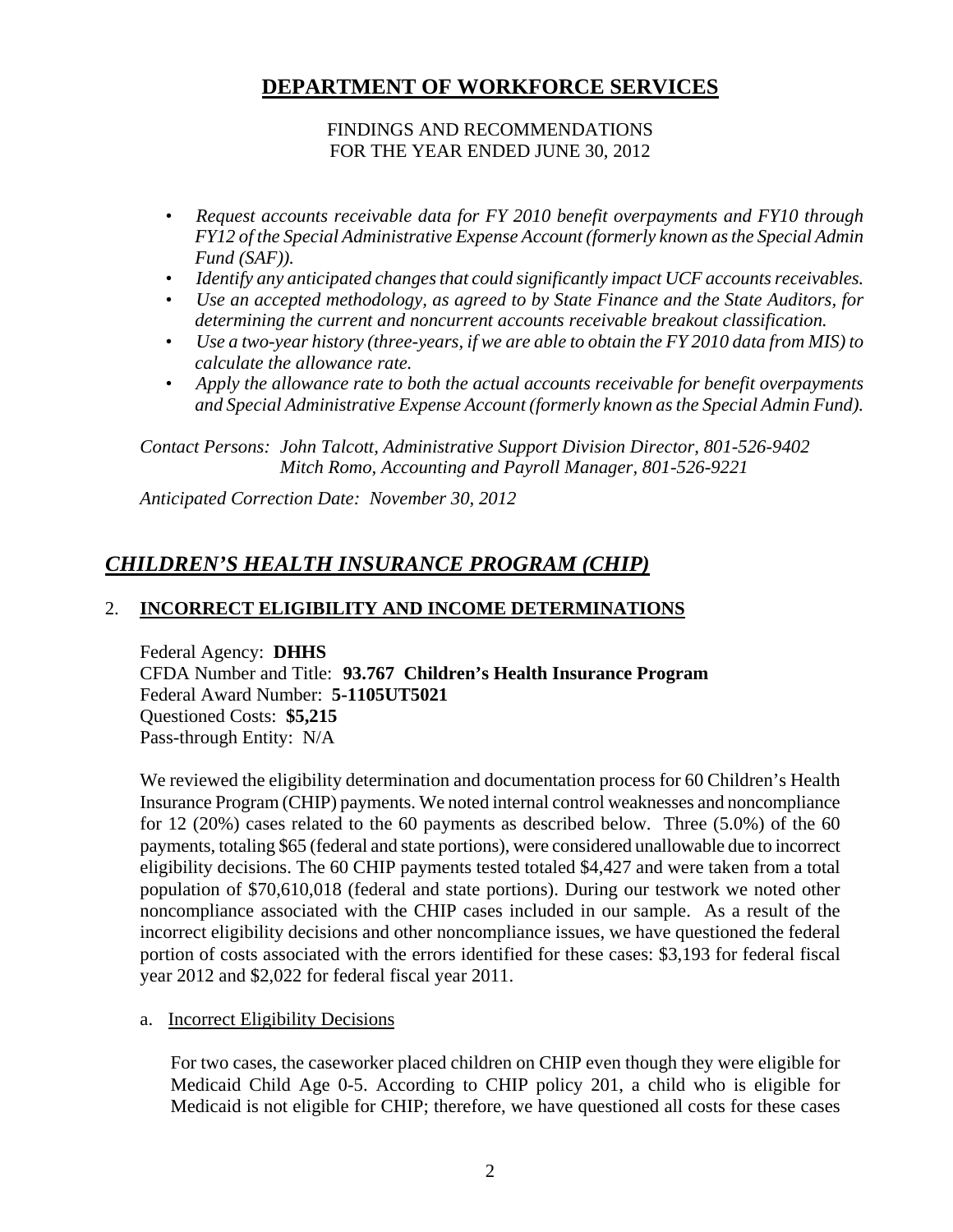### FINDINGS AND RECOMMENDATIONS FOR THE YEAR ENDED JUNE 30, 2012

during the time the children were eligible for Medicaid, totaling \$2,666. The cause of these errors appears to be that the caseworker did not properly consider Medicaid eligibility.

#### b. Improper Eligibility Review

For one case, because a change of income was reported during the 12 months prior to the February 2012 review, the review should have included income verification, per CHIP Policy 704. However, only a simple review form, which does not ask for verification of the household income, was sent for the February 2012 review. If a mandatory review form had been sent as required, it would have noted a household income that exceeded the CHIP limits. In addition, the client reported a change in income during the second month of the certification period (March 2012) which was calculated to be above the CHIP income limits. Although CHIP eligibility is normally determined only once per year, CHIP Policy 704-1, states that if income changes that make the household ineligible are received too late to correct the first month of the new certification period, the change should be made in the second month, if possible. These errors resulted in the household being placed on CHIP when it was not eligible. We have questioned the costs associated with this case during the time the household was ineligible less the premiums paid by the household to be on the program, totaling \$380. The cause of this error appears to be caseworker misunderstanding of CHIP policy for eligibility reviews when income changes are reported.

### c. Available Employer Insurance Not Considered

For one case, the household remained on CHIP even after the child had access to employeroffered health insurance with a cost less than 5% of the household's gross countable income. Per CHIP policy 220-4, if an applicant has had at least one chance to enroll their child in any health insurance plan offered by an employer that is less than 5% of their household's gross countable income, the child is not eligible for CHIP. When an employer's insurance is available, the case should be closed when the current certification period ends. We have questioned the costs associated with this case during the new certification period less premiums paid by the household, totaling \$598. The cause of this error appears to be failure by the caseworker to consider available employer insurance.

### d. Income Calculation Errors

1) For one case, earned income was calculated incorrectly because the caseworker did not use the correct number of expected weekly hours of a new job. Per CHIP Policy 415-1, income eligibility should be determined by establishing a "best estimate" of expected income. If the reasonable best estimate income had been calculated using the correct expected weekly hours, one child in the household would have been eligible for Medicaid Child Age 0-5 instead of CHIP. We have questioned the costs related to the ineligible child less premiums paid by the household, totaling \$1,379.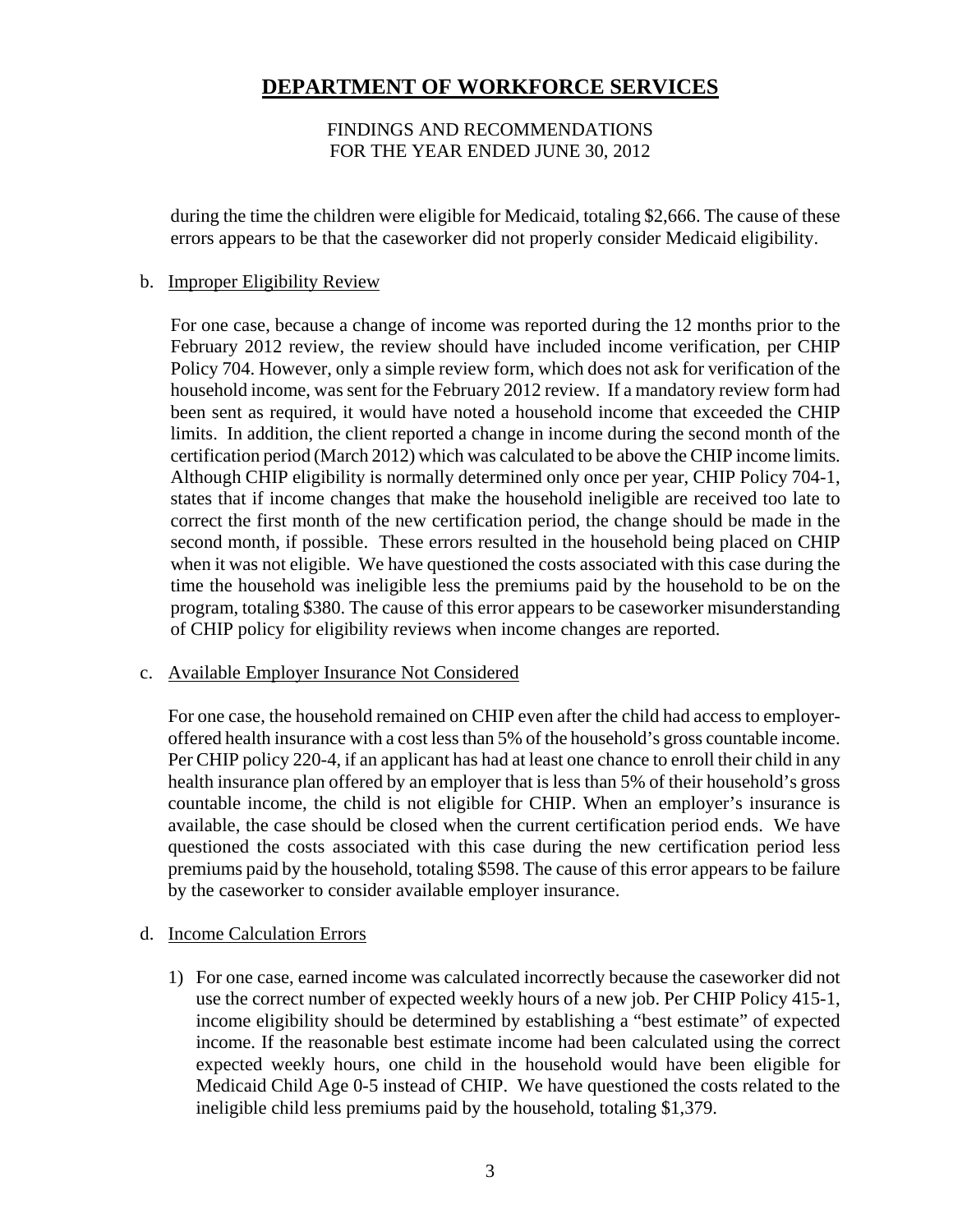### FINDINGS AND RECOMMENDATIONS FOR THE YEAR ENDED JUNE 30, 2012

- 2) For two cases in the same household, the household's self-employment income was not calculated in accordance with CHIP Policy 410-2. This error caused the household to be placed on the incorrect CHIP plan, with a lower premium than the plan for which the household was eligible. We have questioned the costs for the premiums the household should have paid, totaling \$96.
- 3) For two cases, best estimates of monthly income were calculated incorrectly because the caseworker did not factor income in accordance with CHIP policy 415-4. These errors caused the households to be placed on the incorrect CHIP plan. Because one of the households was on a CHIP plan with a lower premium than the plan for which the household was eligible, we have questioned the costs for the premiums the household should have paid, totaling \$96.
- 4) For two cases, best estimates of monthly income were calculated incorrectly because the case worker did not annualize unemployment income or seasonal income as required by CHIP policy 415-1. These errors resulted in the households being placed on the incorrect CHIP plan. Because the households for these cases paid more in premiums than required had they been on the correct CHIP plan, we have not questioned any costs associated with these errors.
- 5) For one case, the caseworker did not follow CHIP policy 415-3 to establish a reasonable best estimate of household income. After we brought this case to the Department's attention, a different reasonable best estimate income was provided. Because the household was eligible for the same CHIP plan under the new calculation, we have not questioned any costs associated with this error.

The cause of these income calculation errors appears to be caseworker misunderstanding of policies regarding best estimate income calculations, as well as human error.

The Department of Health sets CHIP policy and processes all CHIP expenditures. DWS handles eligibility determination and case file management for CHIP.

### **Recommendation:**

**We recommend that DWS work with the Department of Health to strengthen internal controls, provide employee training, and ensure that eligibility decisions are appropriate by ensuring DWS eligibility specialists:** 

- **a. Understand and apply both Medicaid and CHIP eligibility policies during the CHIP application and/or review process.**
- **b. Understand CHIP policy for eligibility reviews when income changes are reported.**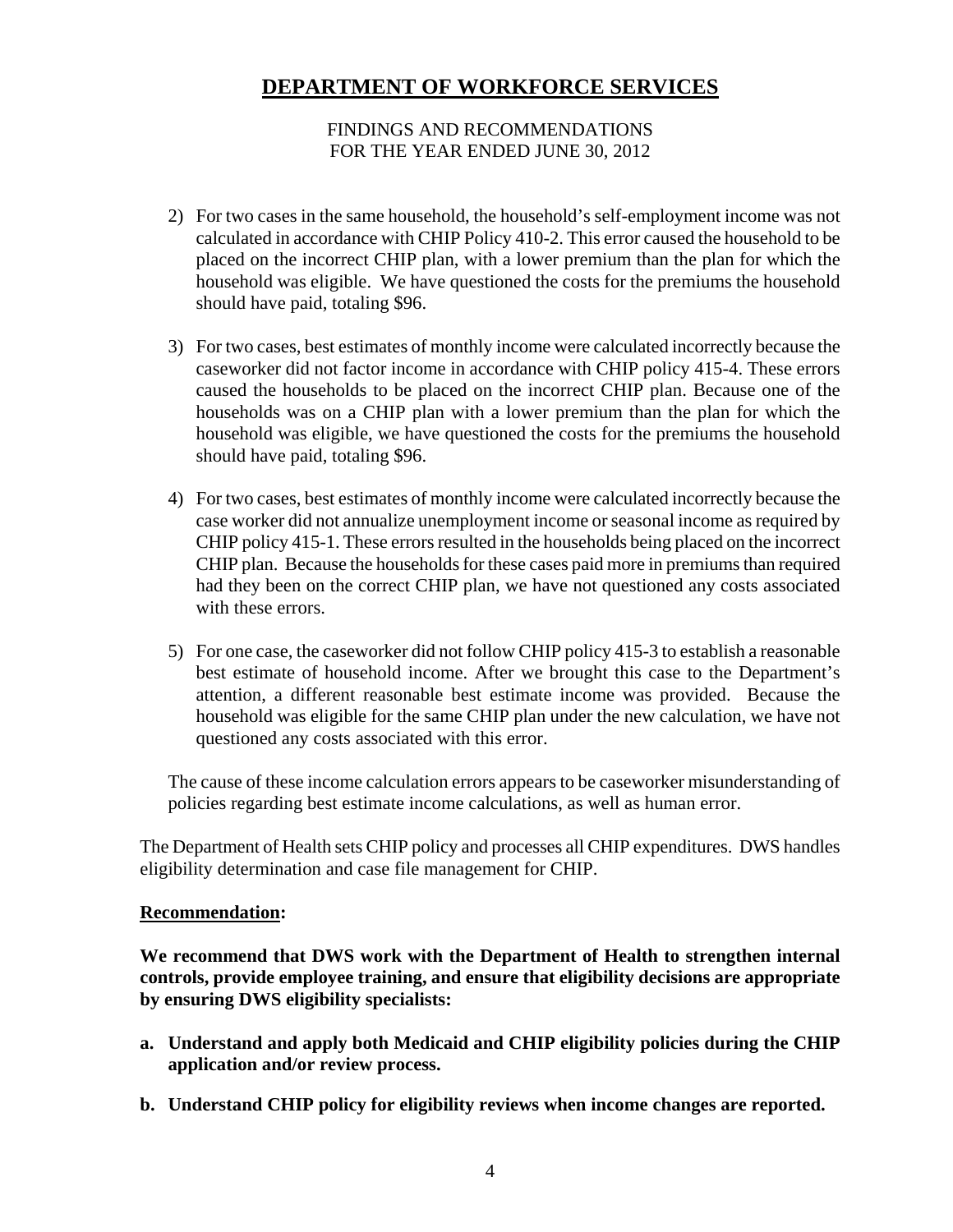### FINDINGS AND RECOMMENDATIONS FOR THE YEAR ENDED JUNE 30, 2012

### **c. Consider available employer insurance.**

### **d. Properly calculate household monthly income.**

### *DWS' Response:*

*We agree with the finding and recommendation. Currently, DWS is participating with the Utah Department of Health (DOH) in a data mining effort designed to look at problem areas as identified by various audits and internal case reviews. Training has been designed for staff to address the issues identified. New training modules based on best estimates, annualized income, reviews, and information gathering have been developed and will be delivered to all CHIP teams by the end of the fiscal year. Case specific examples will be used to train staff in problem areas. Supervisors as well as staff will participate in the training and will continue to have access to training materials and resources so ongoing instruction can be given regularly.* 

*The data mining efforts between DWS and DOH also produced a list of system related issues that were causing errors on cases. One such error was the system failing to identify the need for a mandatory renewal when income was reported. This issue was swiftly corrected and will allow for the appropriate type of review to be sent following an income change report.* 

*The Performance Review Team (PRT) conducts in-depth case reviews on every CHIP worker each month. Particular areas of focus are income, TPL, and reviews. Reviews are conducted by a small number of specialized reviewers to bolster consistency and maintain a focus on problematic areas. PRT efforts are focused, whenever possible, on real-time case reviews to render immediate feedback to workers.* 

*Targeted training support needs are identified monthly by eligibility operations by reviewing PRT review results. Training is given to teams and/or individual staff and is geared specifically toward problem areas based on a given team's or individual staff's performance. Training feedback is given to supervisors and managers as the staff's performance is followed up on to ensure progress has been made.* 

*The efforts listed above will continue throughout the end of the performance year and are expected to generate continued improvement.* 

*Contact Person: Kevin Burt, Associate Director, 801-597-3907 Anticipated Correction Date: June 30, 2013*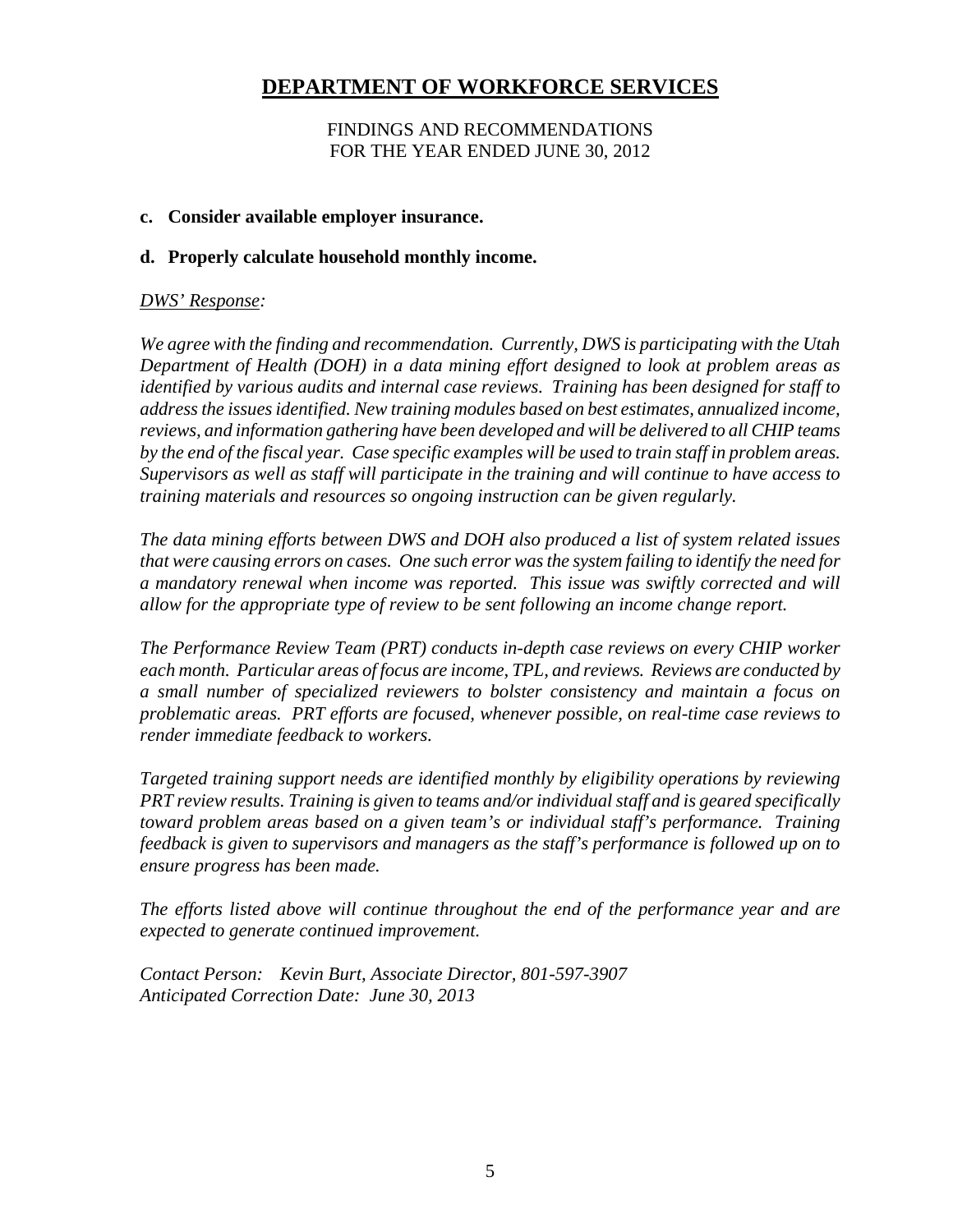FINDINGS AND RECOMMENDATIONS FOR THE YEAR ENDED JUNE 30, 2012

# *WORKFORCE INVESTMENT ACT (WIA) CLUSTER*

# 3. **ELIGIBILITY ERRORS AND UNALLOWABLE ACTIVITIES**

Federal Agency: **DOL** CFDA Numbers and Titles: **1) 17.258 WIA Adult Program 2) 17.259 WIA Youth Activities 3) 17.278 WIA Dislocated Workers 4) 17.260 WIA Dislocated Workers – ARRA**  Federal Award Numbers: **various**  Questioned Costs: **1) \$4,138 2) \$9,872 3) \$4,049 4) \$1,554 = \$19,613**  Pass-through Entity: N/A

We tested benefit expenditures of the Workforce Investment Act (WIA) Cluster at DWS by selecting a sample of 40 benefit payments, totaling \$18,147, related to 39 cases, taken from a total population of \$7,091,425. Of the 40 WIA benefit payments tested, we questioned a total of \$2,324 (12.8%). We also questioned additional payments made in State fiscal years 2011 and 2012 related to the sample cases tested totaling \$4,248 and \$13,041, respectively. The total of all costs questioned is \$19,613. We noted at least one error in 23 (59%) of the 39 sample cases tested; certain cases had multiple errors.

### a. Participant Not Eligible

For one case, the WIA Youth participant's income exceeded the applicable WIA income guidelines. The error occurred because the employment counselor did not collect acceptable documents at eligibility to verify the participant's income in accordance with the DWS Workforce Development Division Policy Manual (WDDPM) §720-5. We have questioned all costs associated with this case, totaling \$2,467.

# b. Nonexistent or Undocumented Reconciliation to Determine Allowable WIA Activities

For four cases, employment counselors did not obtain and reconcile receipts for certain purchases made by WIA Youth and WIA Adult participants using WIA funds to verify allowable expenditures in accordance with WDDPM §910. As a result, we were unable to determine whether WIA funds were expended for allowable activities. The required reconciliations did not occur due to the employment counselor not having sufficient time to complete required reconciliations for one case, the employment counselor not being aware of proper reconciliation procedures for one case, and lack of follow-through by the employment counselor for two cases. We have questioned the amount of WIA funds expended for which receipts were not obtained and reconciled by employment counselors, totaling \$1,590. In addition, for certain purchases made by participants in one of the four cases and one additional case, the employment counselors obtained and reconciled receipts but did not properly document the reconciliation in the case record.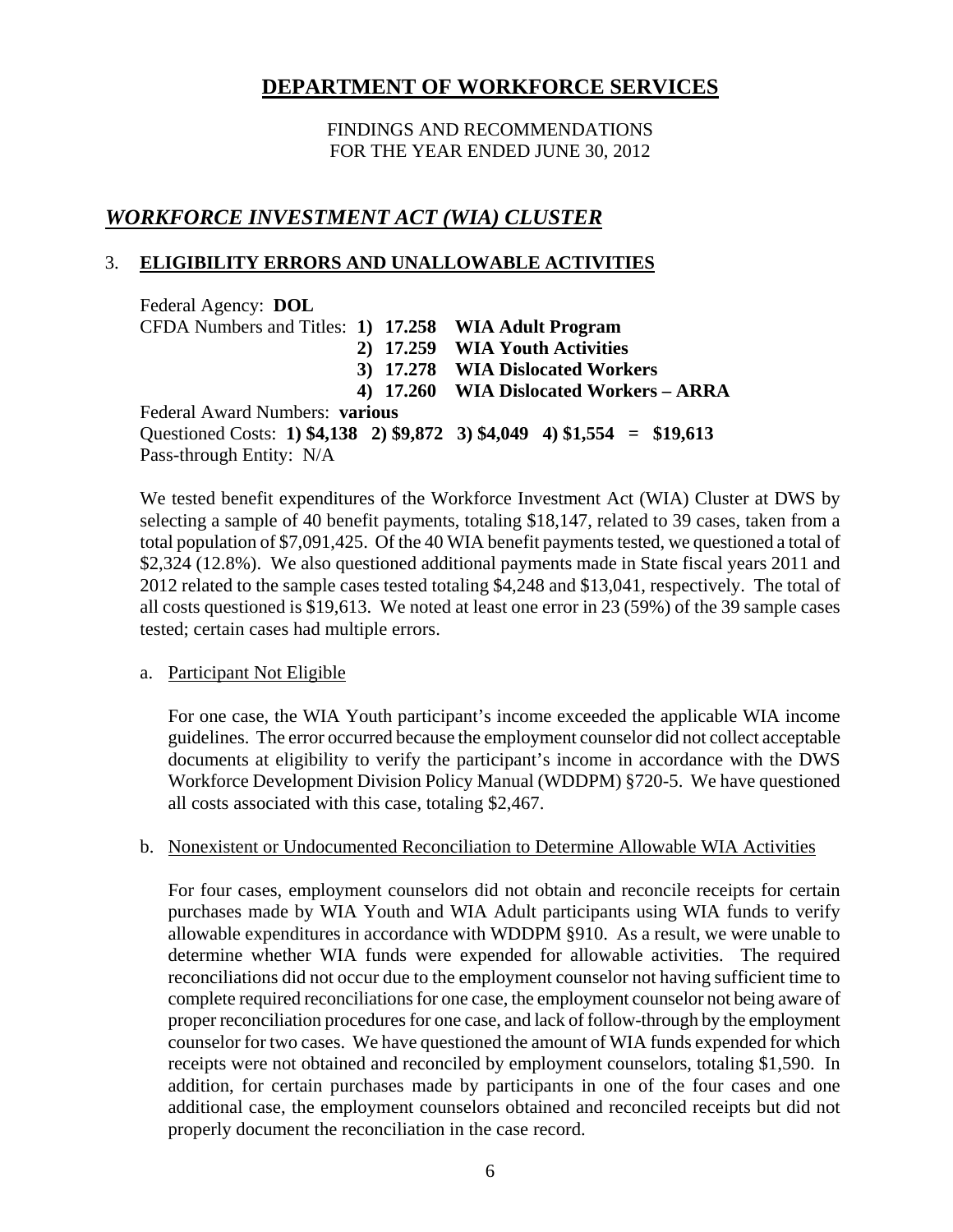### FINDINGS AND RECOMMENDATIONS FOR THE YEAR ENDED JUNE 30, 2012

### c. Lack of Compliance with Military Selective Service Act

For one case, the employment counselor did not follow the procedures in WDDPM §720-4 to ensure that a WIA Youth participant who reached the age of 18 while enrolled in WIA submitted to Selective Service registration. If a male WIA Youth participant turns 18 after eligibility is determined, he must submit to Selective Service registration as a condition of ongoing eligibility per federal regulations (29 USC 2939(h)). The error occurred due to employment counselor oversight. The employment counselor should have set a task to withhold benefits until such time that the participant's registration occurred. Not verifying that the participant had complied with the Military Selective Service Act resulted in unallowable costs being charged to the grant. We have questioned WIA funds expended on behalf of this participant during the period of time after the participant reached the age of 18 and before he submitted to Selective Service registration, totaling \$1,936.

#### d. Verification of Other Grant Assistance Not Obtained or Properly Considered

- For one case, the employment counselor did not obtain documentation to verify whether the WIA Dislocated Worker participant was eligible for a Federal Pell Grant and/or assistance from other sources or programs to pay the cost of training and/or supportive services. A participant enrolling in a training program that qualifies for financial aid must apply for the aid annually and must provide information regarding financial aid status upon determination (WDDPM §605-4). The participant's financial aid status was not verified due to employment counselor oversight. We determined that the participant received a Federal Pell Grant and a Federal Supplemental Educational Opportunity Grant (FSEOG) and did not require WIA assistance in addition to these grants.
- For one case, the employment counselor verified the WIA Dislocated Worker participant's Federal Pell Grant and FSEOG, but did not properly consider them when performing a financial needs assessment for the participant. As a result, the amount of WIA Dislocated Worker funds obligated for the case by the employment counselor does not appear to be justified since the participant did not require WIA assistance in addition to their Pell Grant and FSEOG. Employment counselors must obligate to the nearest dollar determined to meet the training and/or supportive services need and should not obligate the maximum amount available if the training or supportive services need does not justify that amount. The case record should justify the need (WDDPM  $\S 900(A)(3)$ ).

For both cases, not obtaining evidence of participants' financial aid status and not considering all available assistance from other sources or programs resulted in the employment counselors using WIA Dislocated Worker funds to pay for training, trainingrelated services and supplies, and supportive services for the participants when Federal Pell Grant and FSEOG funds should have been used for these expenses. Because WIA funds should supplement, not supplant, other sources of training and supportive services funds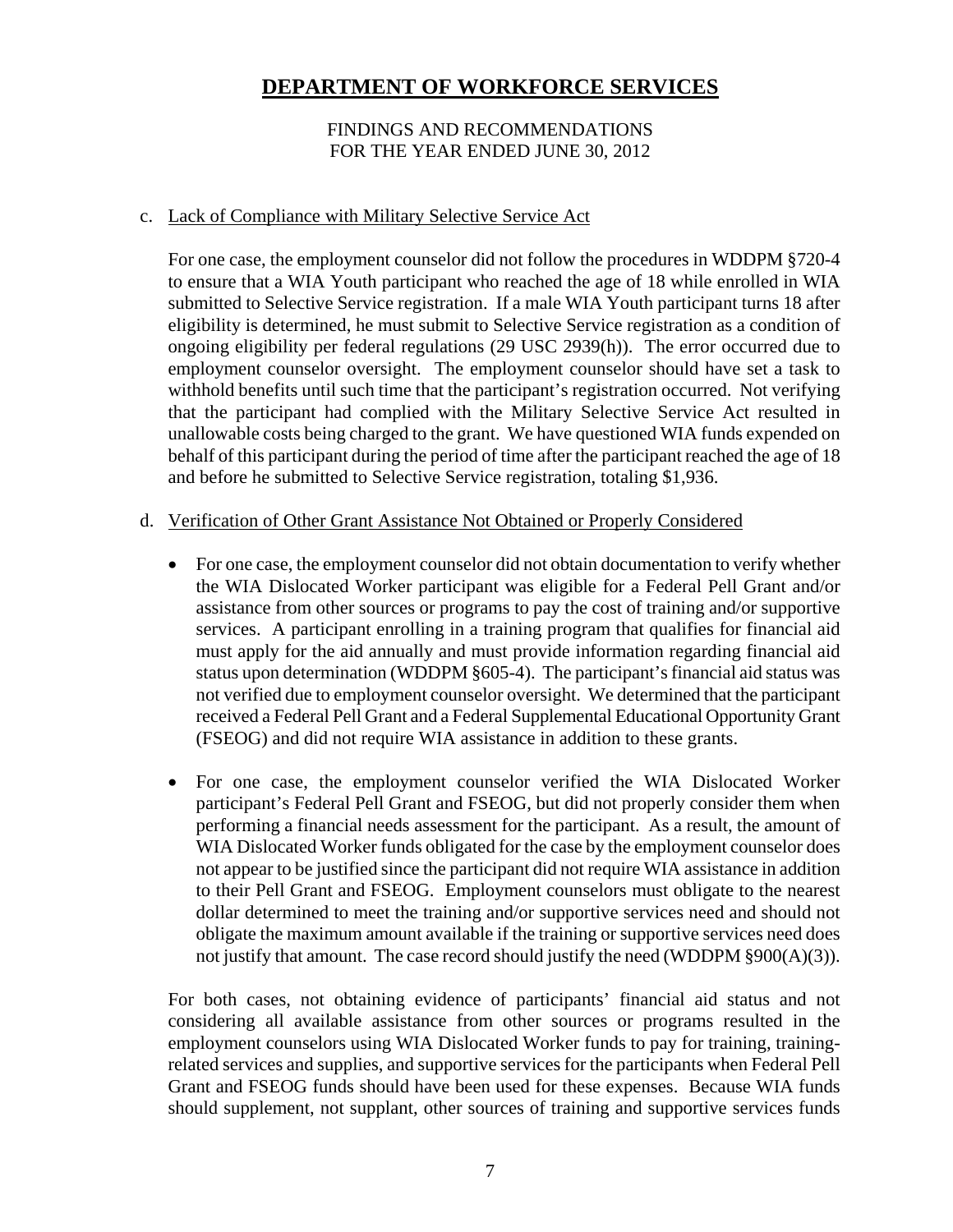### FINDINGS AND RECOMMENDATIONS FOR THE YEAR ENDED JUNE 30, 2012

 $(29 \text{ USC} \text{ } \text{\&} \text{ } \text{\&} 2864(d)(4)(B), 2864(e)(2))$ , we have questioned all WIA funds expended for these cases that supplanted other sources of funds, totaling \$5,603.

#### e. Inappropriate Use of WIA Supportive Services Funds

For one case, the employment counselor authorized WIA supportive services funds for a WIA Youth participant in the amount of \$823 even though documentation obtained by the employment counselor showed that the supportive services expense was \$300. The amount expended which exceeded the documented expense, totaling \$523, is not considered a reasonable supportive services expense (WDDPM §1205), and we have questioned this cost. The employment counselor is no longer employed by DWS, so it is not known why this error occurred.

#### f. Excessive or Unallowable Youth Incentive Bonuses

For three cases, employment counselors issued numerous incentive bonuses to WIA Youth participants in amounts which exceeded dollar amounts authorized in the DWS Youth Incentive Plan (WDDPM  $\S 805-6(A)(1)(e)$  and  $\S 900(C)(1)$ ). In addition, for one of the three cases, an incentive bonus was issued for an activity that is not included in the Youth Incentive Plan; for another one of the three cases, an incentive bonus was issued to a participant twice for the same activity. The errors occurred due to employment counselors not using the current Youth Incentive Plan when negotiating participants' incentive bonuses and due to employment counselor error. We have questioned the WIA Youth funds expended on behalf of these participants for youth incentive bonuses issued in excess of the authorized dollar amounts, totaling \$960.

For two additional cases, employment counselors issued incentive bonuses to WIA Youth participants to recognize achievement which occurred prior to the participants' enrollment in WIA. Because the participants' achievement occurred prior to their enrollment in WIA, issuing incentive bonuses to recognize that achievement is not considered an appropriate use of WIA funds. We have questioned the WIA Youth funds expended for these incentive bonuses, totaling \$150.

### g. Participants' Unmet Need Not Established

For one case, the case record indicates that the WIA Youth participant's monthly household resources exceeded monthly expenses by amounts ranging from \$80 to \$162 per month for three months. Thus, it appears that the participant's financial resources would have covered the participant's expenses for supportive services authorized by the employment counselor during those months. Employment counselors are to calculate participants' resources and expenses and use supportive services funds to cover unmet supportive services need (WDDPM  $\S1250(A)(3)$ ). Funding is not to be provided when support is available through other resources, including personal or family financial resources. The employment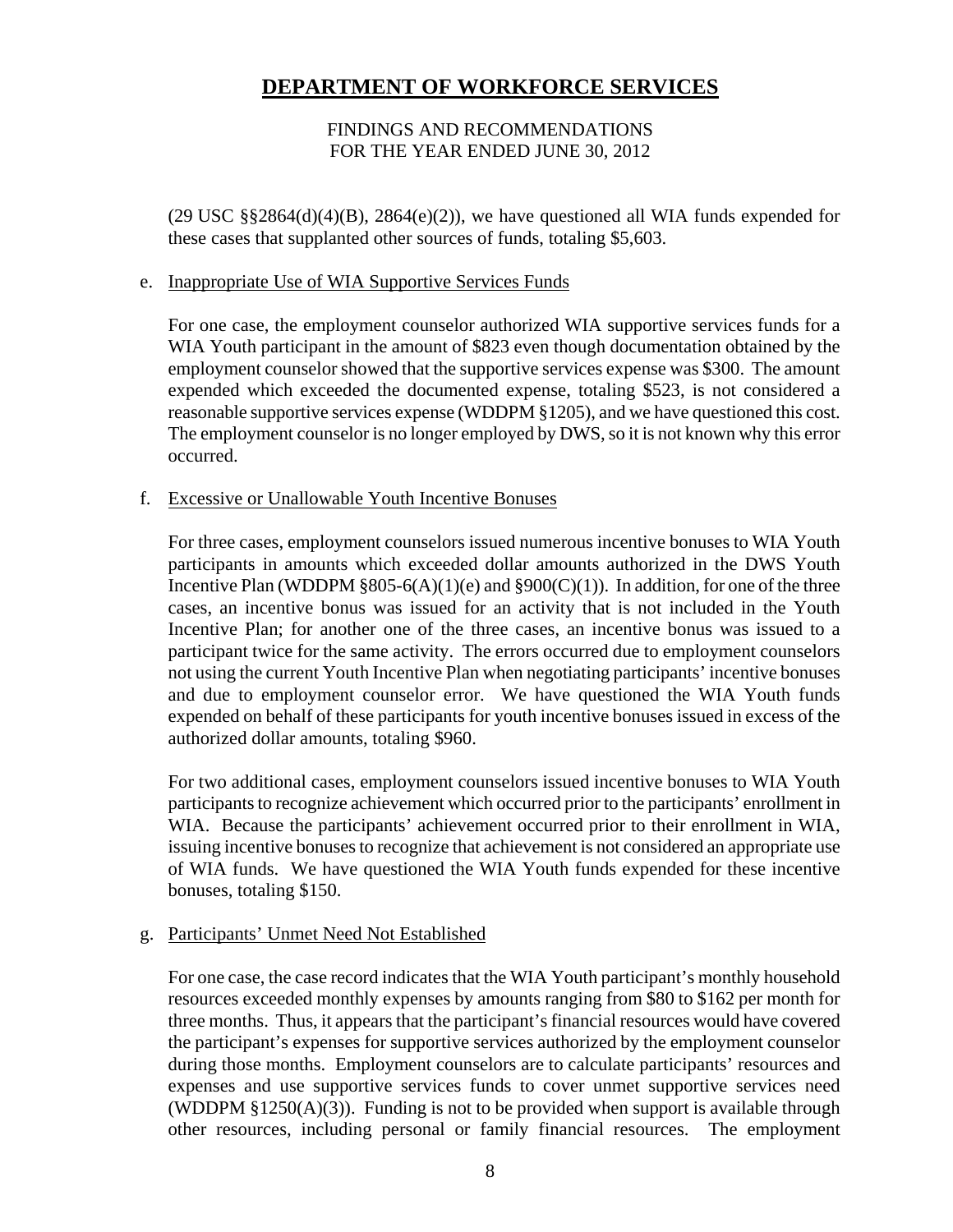### FINDINGS AND RECOMMENDATIONS FOR THE YEAR ENDED JUNE 30, 2012

counselor documented in the case record that there was unmet supportive services need for each of three months, but the financial needs assessment for the months does not appear to support that conclusion. Therefore, we have questioned the WIA Youth funds expended for this participant's supportive services during these months, totaling \$240.

### h. Internship Placement Error, On-the-Job Training Extended Beyond End Date, and Incorrect Hours Paid for Internships

For one case, the employment counselor placed a WIA Adult participant in a paid internship in an unapproved occupation and without ensuring that the participant met the required placement criteria. At the time the placement occurred, WIA Adult paid internships were appropriate for participants who (1) had recently completed training in a specific occupation but needed work experience in that field to obtain employment, (2) needed an externship, or (3) were laid off workers, changing careers and needing experience in a new field in order to obtain employment (WDDPM §1105-5(B)(3)(a)-(c)). In addition, WIA Adult paid internship participants were to be placed in an occupation on the DWS Training Occupations Listing (WDDPM  $\S1105-5(B)(5)$ ). The employment counselor is no longer employed by DWS, so it is not known why this error occurred. We have questioned all WIA funds expended for this participant's paid internship, totaling \$3,987.

For one case, the WIA Dislocated Worker participant's On-the-Job Training (OJT) extended beyond the original end date documented on the OJT Position Agreement (DWS Form 341PAID). The error occurred because the employment counselor obligated the maximum amount of funds available instead of the funds needed for the negotiated length of the OJT. As a result, the employment counselor did not realize that the OJT should have ended. Employment counselors must obligate to the nearest dollar determined to meet the training and/or supportive services need and should not obligate the maximum amount available if the training or supportive services need does not justify that amount (WDDPM §900(A)(3)). We have not questioned any costs for this error because the participant's OJT did not exceed the maximum time limit for OJTs and the total amount paid on behalf of the participant did not exceed the maximum obligation amount per exposure.

For three cases, employment counselors erred when calculating the number of hours participated in WIA Youth and WIA Adult paid internships. The miscalculations resulted in an aggregate underpayment to a WIA Youth participant and a WIA Adult participant totaling \$76 and an overpayment to a WIA Youth participant totaling \$29. We have questioned the amount overpaid.

### i. Inadequate Monitoring

Employment counselors are required to perform activities to confirm, substantiate, document, and/or verify participant success at least once every 4 months (WDDPM §820); however, for one case, there were two occasions where 5 months elapsed between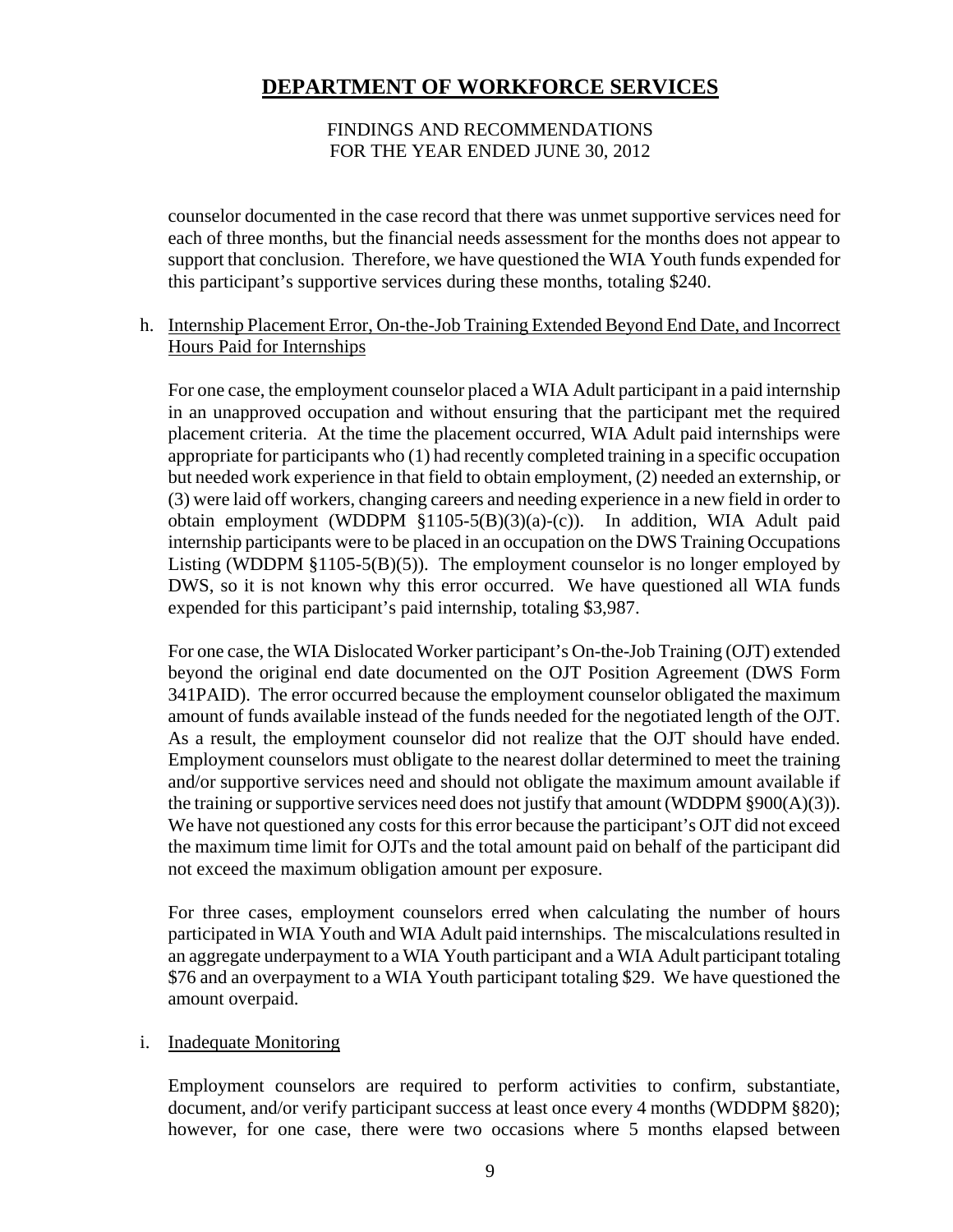#### FINDINGS AND RECOMMENDATIONS FOR THE YEAR ENDED JUNE 30, 2012

monitoring activities. In both instances, the employment counselor determined that the WIA Youth participant was meeting performance expectations of the negotiated activities in their employment plan even though documentation in the case record indicates that the participant was not satisfactorily participating. In addition, the participant's employment plan was not renegotiated as a result of the most recent monitoring. Monitoring ensures that the participant is pursuing the activities agreed upon and narrated in their employment plan (WDDPM §820). If the participant does not meet the performance expectations of a negotiated service activity or task in the employment plan, employment counselors should address the lack of performance with the participant and close the failed service/activity or renegotiate the employment plan in a timely manner (WDDPM §835-7). Untimely monitoring together with not taking appropriate action when participants fail to meet performance expectations could result in unallowable costs being charged to the grant. Since no WIA funds appear to have been spent for unallowable activities for this participant, we did not question any costs associated with the inadequate monitoring.

#### j. Required Supervisory Approval Not Obtained

For one case, the employment counselor modified an existing paid internship for a WIA Youth participant, extending the internship beyond 3 months without obtaining supervisory approval for the extension as required by WDDPM  $\S1105-2(B)(3)(a)$ . Paid internships are generally limited to 3 months; however, supervisors may approve internships for up to 3 additional months. For one additional case, the employment counselor established two paid internships for the WIA Youth participant for periods of 6 months each. Supervisory approval to extend the internships beyond the 3-month limit was not obtained at the time the paid internships were initially established because the employment counselor assumed that WIA Youth could participate in paid internships until the maximum funding limit was reached. We have questioned all WIA funds expended for these paid internships beyond the 3 month limit, totaling \$2,128.

For two cases, employment counselors authorized certain issuances of WIA supportive services and training-related services and supplies as "cash-unrestricted" without obtaining the supervisory approval required by WDDPM §910. The errors occurred due to employment counselor oversight. We did not question any costs associated with these errors because WIA funds expended on behalf of the participants were questioned in part b. above.

### k. Service Priority Level Determination Error

For one case, the employment counselor indicated that the WIA Adult participant did not have transferrable skills but did not narrate in the case record how this determination was made (WDDPM §755). The "no transferrable skills" criterion is one of the components used by DWS to calculate the service priority level for participants (29 USC 2864(d)(4)(E) and 20 CFR 663.600). Not properly documenting the transferrable skills determination in the case record could result in incorrect calculation of participants' service priority level. The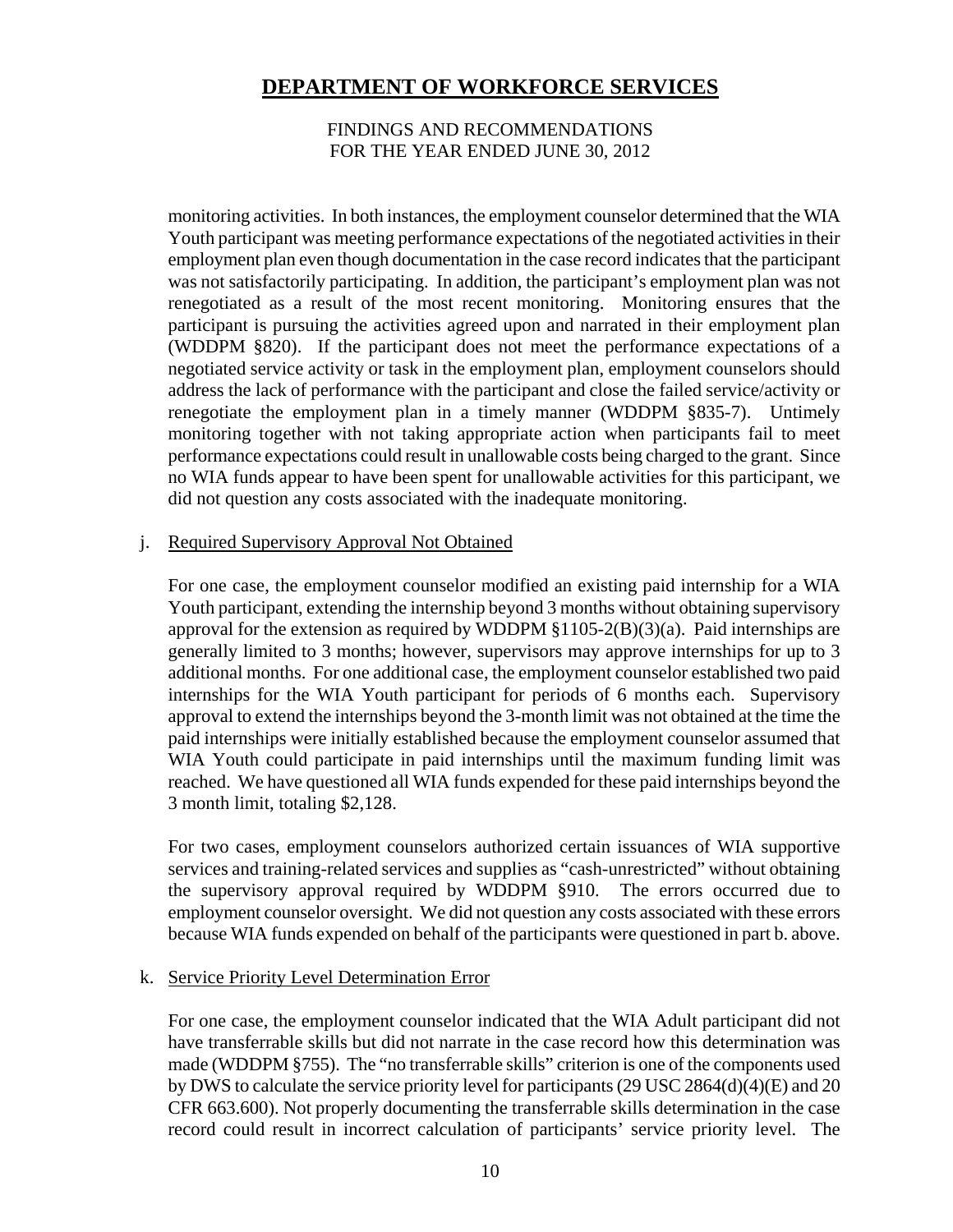### FINDINGS AND RECOMMENDATIONS FOR THE YEAR ENDED JUNE 30, 2012

employment counselor is no longer employed by DWS, so it is not known why this error occurred. We did not question any costs associated with this error because all WIA funds expended on behalf of this participant were questioned in part h. above.

### l. Missing, Incomplete, or Late Forms

For ten cases, certain forms required by DWS policy were either missing, lacked required data, or were not completed timely. The errors occurred for various reasons including employment counselors not being aware of applicable policy and employment counselor oversight. Since the completion of these forms did not affect eligibility of WIA participants, we did not question any costs associated with these errors.

#### **Recommendation:**

**We recommend that management at DWS (1) emphasize to employment counselors the importance of compliance with all applicable laws, compliance requirements, and established policies and procedures, (2) ensure employment counselors have the training and resources necessary to effectively administer the WIA programs, and (3) increase employment counselors' accountability through effective supervision and review.**

### *DWS' Response:*

*We agree with the finding and recommendation. Workforce Development Division (WDD) created the Program Review Team (PRT) to conduct program and compliance reviews. PRT began with full reviews starting in the late spring of 2011. PRT is completing compliance reviews of 10 percent of total caseloads when eligibility is determined. Review of the cases allows errors to be caught and corrected before funding is issued. Spot compliance reviews are also completed. The results of the audit were shared with PRT with emphasis on the findings and we will evaluate our review tool to better align with audit issues. WDD anticipates that the compliance reviews will continue to reduce the amount of findings in the future.* 

*In addition, the findings were shared with each Service Area Director, Supervisor, and the impacted Employment Counselor. Each Employment Counselor received training and created a corrective action plan to ensure that the error was not repeated. State staff conducted training via Secure Meeting with the ESA's during September and October and will follow up with office visits in the spring.* 

*On December 3, 2012 the Department will implement the UCard for Employment and Training programs, including the WIA programs. The reconciliation process will be changed with this implementation. The case management system, UWORKS, will be programmed to support reconciliation more efficiently. Employment Counselors will be able to identify non-acceptable expenditures. These non-acceptable expenditures will be deducted from future authorizations for the customer. Also, if expenditures are not reconciled after 90 days, UWORKS will prevent*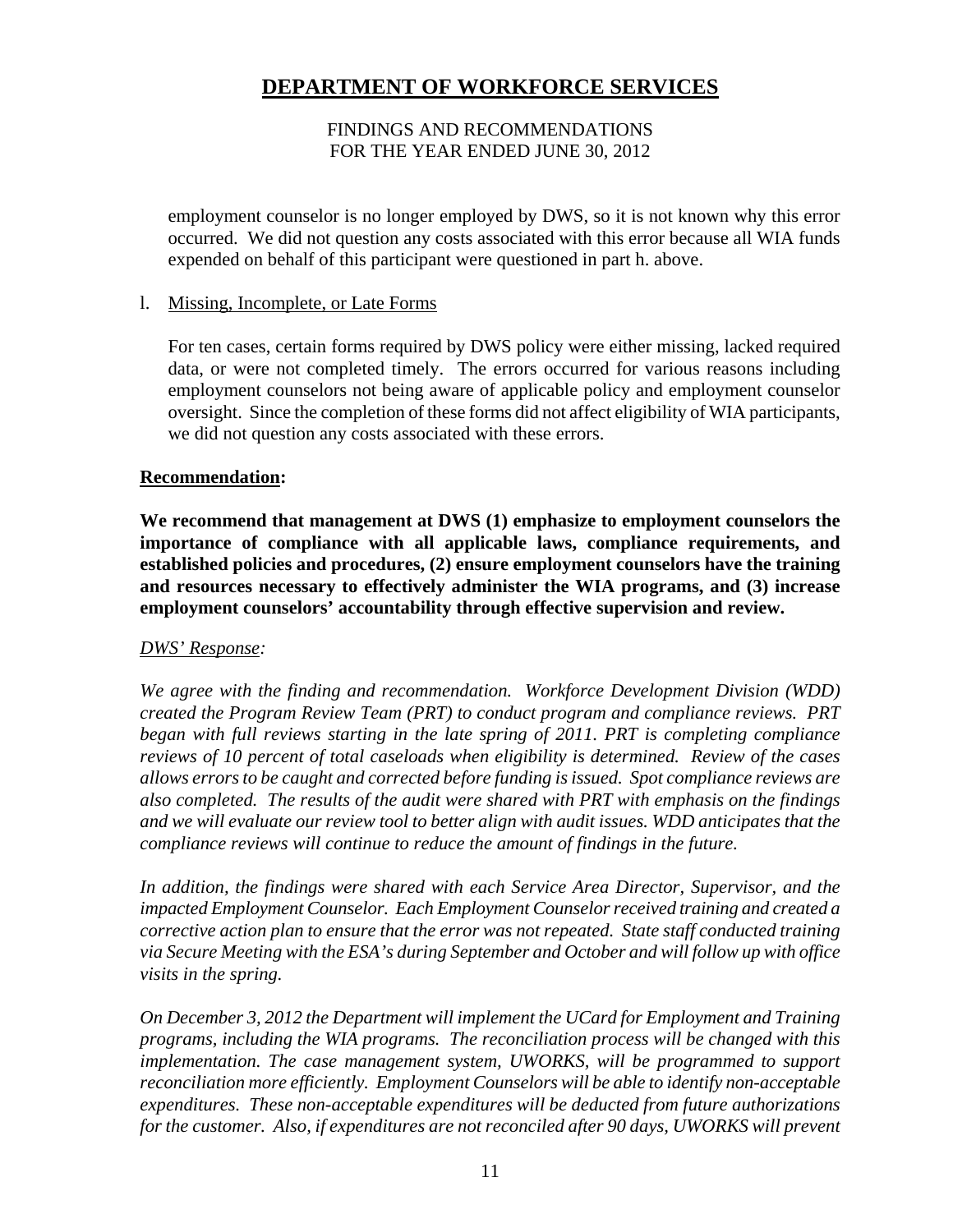### FINDINGS AND RECOMMENDATIONS FOR THE YEAR ENDED JUNE 30, 2012

*future authorizations. We anticipate this will reduce errors due to reconciliation issues in the future.* 

In addition, UWORKS will be programmed (effective January 2013) to send a task to the *Employment Counselor 30 days before a male customer turns 18 to remind the Employment Counselor the person needs to register with Selective Service. Once the Selective Service is complete, the Employment Counselor will enter a note and the Selective Service registration number. If this information is not entered 30 days after the person turns 18, UWORKS will prevent future authorizations until the registration is complete.* 

*Lastly, the state program team is working with the ESA's on their youth incentive plans to create more consistency statewide.* 

*Contact Persons: Karla Aguirre, Associate Director, 801-526-9724 Rachael Stewart, Program Manager, 801-526-9257* 

*Anticipated Correction Date: June 30, 2013*

# *CHILD CARE AND DEVELOPMENT FUND (CCDF) CLUSTER*

# 4. **INTERNAL CONTROL WEAKNESSES AND NONCOMPLIANCE**

Federal Agency: **DHHS** CFDA Numbers and Titles: **1) 93.596 Child Care Mandatory and Matching Funds of the Child Care and Development Fund 2) 93.713 Child Care and Development Block Grant – ARRA**  Federal Award Numbers: **1) G-0901UTCCDF, G-1001UTCCDF, G-1101UTCCDF 2) G-0901UTCCD7**  Questioned Costs: **1) \$1,149 2) \$18 = \$1,167**  Pass-through Entity: N/A

We tested benefit expenditures of the Child Care and Development Fund (CCDF) Cluster at DWS by selecting a sample of 60 Child Care benefit payments, totaling \$31,079, related to 60 cases, taken from a population of \$46,776,676. Of the 60 Child Care benefit payments tested, we questioned a total of \$1,167 (3.75% of the total sample benefit amount). We noted errors in 13 (21.67%) of the 60 sample cases tested.

### a. Inadequate Verification of Providers' Charges and Child Care Need

For four cases, the caseworkers did not properly obtain, use, or verify the Child Care Subsidy Worksheet (DWS Form 980), which is completed by the provider, to ensure the accuracy of the providers' charges or the child care monthly need prior to authorizing the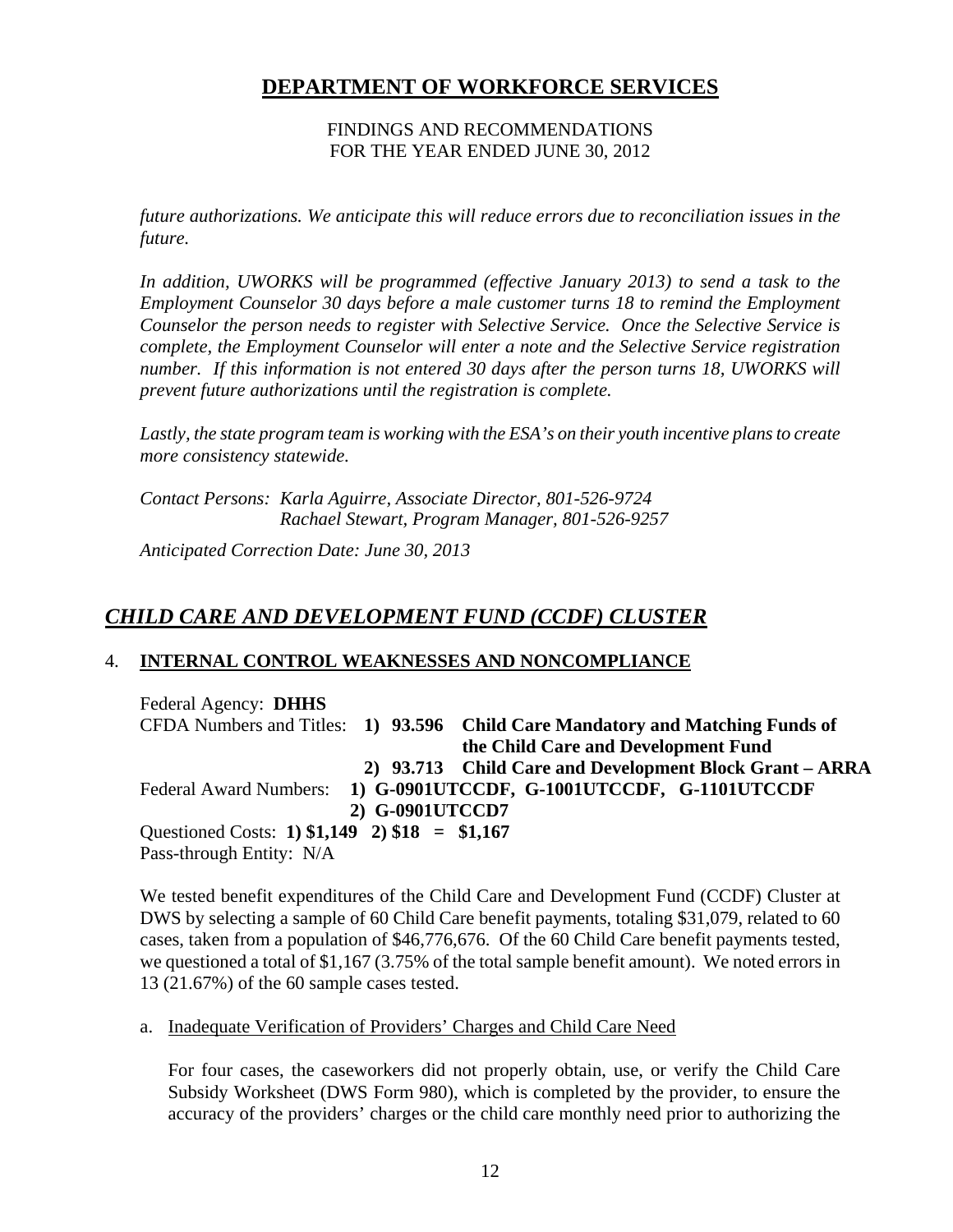### FINDINGS AND RECOMMENDATIONS FOR THE YEAR ENDED JUNE 30, 2012

child care payment, as required by the DWS Child Care Eligibility Manual (Eligibility Manual) §330-3A. We noted the following errors:

- 1) For one case, the period covered by form 980 had expired and the caseworker ordered the next payment without obtaining a new form 980.
- 2) For one case, the provider had submitted an updated form 980 to include a child recently born, but the caseworker did not use it.
- 3) For one case, the provider listed an amount on form 980 which showed a significant decrease from previous months' charges. The decrease was actually determined to be a typographical error subsequent to our audit; however, rather than verify whether the decreased amount listed on the form 980 was an error, the caseworker instead authorized the provider charge from the previous form 980.
- 4) For one case, the provider charge was entered incorrectly into the Electronic Resource Eligibility Product (eREP) system and the caseworker did not verify that the amount entered into the eREP system matched the amount on the form 980.

For each of these cases, either the errors resulted in underpayments to the participants, or DWS personnel contacted the providers subsequent to our audit and verified that the children were actually in care with the provider during the month and that the provider charge was correct. Therefore, we have not questioned any costs associated with these cases.

### b. Incorrect Determination of Earned Income or Hours Worked

For eight cases, we were unable to reconcile the earned income and/or hours worked entered into the eREP system to the information documented in the case record. While reviewing the case records we noted the following reasons for the differences:

- 1) For two cases, the parents were not working during the benefit month selected and had no other participation that would qualify them for the monthly child care benefit. These errors resulted in overpayments of child care totaling \$1,167. We have questioned these costs.
- 2) For two cases, the caseworker did not apply the "best estimate" methodology correctly by including tips, incentive pay, and bonuses as income or narrating the case record to explain why they were excluded from income. Per the Eligibility Manual §450, the best estimate of income is based on the income that is expected to be received in each month of the eligibility period. The caseworker is to verify a minimum of the past 30 days earned income of an ongoing job, up to the date of application or the date the review is submitted. These errors did not affect the copay amount for these cases; therefore, we have not questioned any costs associated with these cases.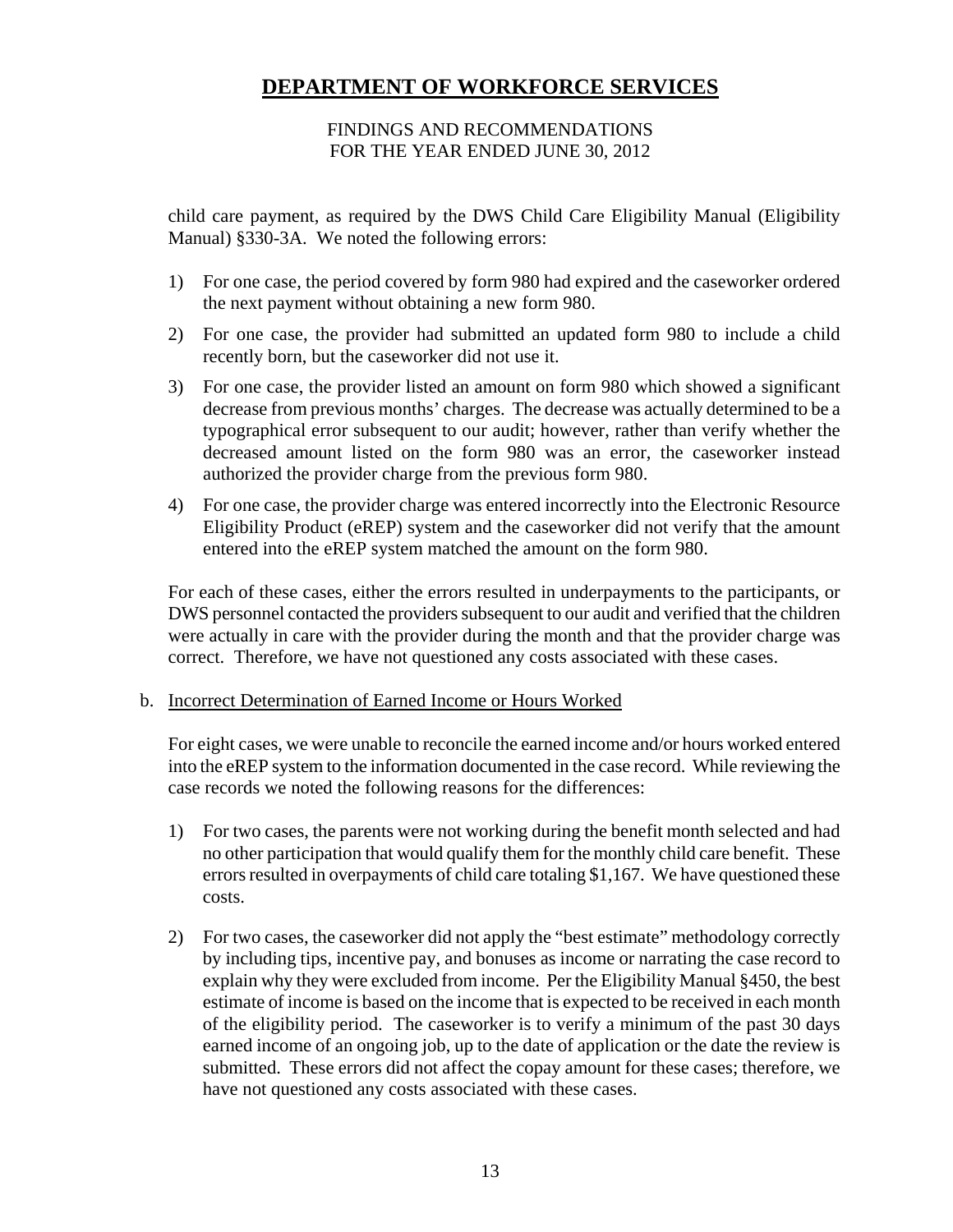### FINDINGS AND RECOMMENDATIONS FOR THE YEAR ENDED JUNE 30, 2012

- 3) For one case, the eREP system calculated parent participation based on hours worked, as entered on eREP, but the caseworker calculated parent participation differently than the eREP system and did not narrate in the case record how the hours worked were prorated when calculating parent participation. The error resulted in an underpayment; therefore, we have not questioned any costs associated with this error.
- 4) For three cases, the caseworkers made clerical errors when summing income reported on self-employment forms or when entering earned income and hours worked on eREP. These errors did not affect the copay amount for these cases; therefore, we have not questioned any costs associated with these cases.

### c. Child's Age Not Verified At Time of Benefit Determination

For one case, the child's age was not verified at the time of benefit determination. To be eligible for child care benefits, a child must be less than 13 years of age (42 USC 9858n(4)) or be under age 19 if under court supervision or incapable of self care (45 CFR 98.20(a)). When the age of the child is not verified, ineligible payments for child care could occur. We have not questioned any costs associated with this case since the child's age was verified subsequent to our audit and the child was determined to be eligible for child care benefits.

### **Recommendation:**

**We recommend that DWS strengthen their caseworkers' understanding of established policies and procedures to ensure that they are able to effectively administer the Child Care program. Specifically, DWS caseworkers should:** 

- **a. Obtain a current form 980 and verify the accuracy and completeness of data submitted by child care providers on form 980 prior to ordering child care payments.**
- **b. Review the accuracy and completeness of earned income and hours worked entered on the eREP system; apply "best estimate" methodology correctly by including tips, incentive pay, and bonuses as income or narrating the case record to explain why they were excluded from income; and narrate all other information pertinent to the calculation of earned income, hours worked, and parent participation.**
- **c. Verify the age of the children prior to issuing benefits to avoid paying child care benefits for an ineligible child.**

# *DWS' Response:*

We agree with the finding and recommendation. The Department has already taken the *following steps to reduce future errors associated with the FY2012 audit results:*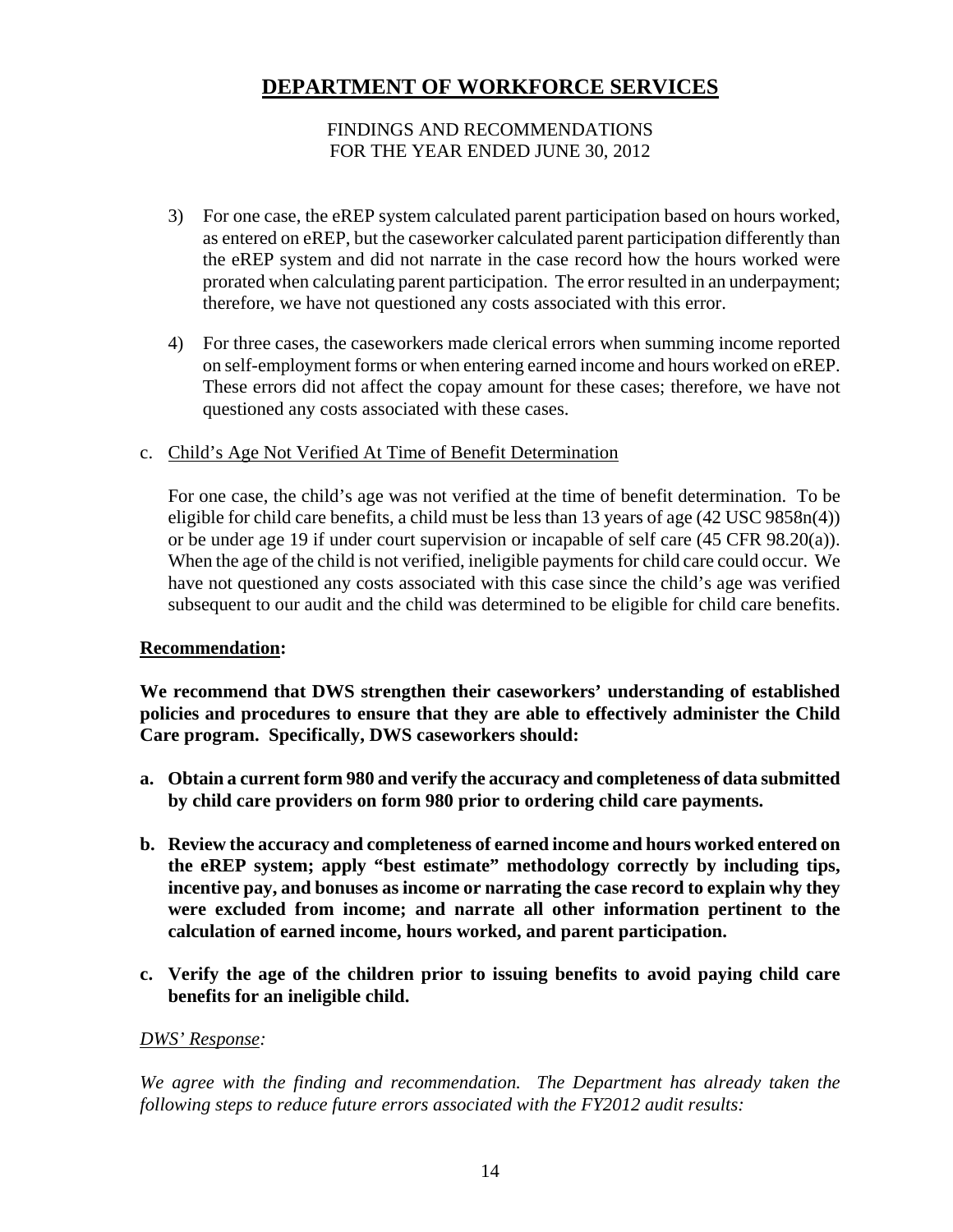### FINDINGS AND RECOMMENDATIONS FOR THE YEAR ENDED JUNE 30, 2012

- *a. Eligibility Services Division (ESD) Managers, Community Based Team (CBT) Supervisors, Child Care Program Specialists, and Performance Review Team (PRT) reviewers met on October 2, 2012 to discuss the audit findings. We reviewed the Child Care Subsidy Worksheet (Form 980) errors and stressed the importance of making sure the form is complete and the provider charge entered in eREP is correct for any month a subsidy payment is issued. The CBT Supervisors will review the audit findings at their next team meeting.*
- *b. The Program Specialist Training unit is conducting and will continue to conduct Best Estimate training to ESD teams. The trainers review best estimate methodology and stress the importance of narrating what income was used and why. The CBT teams have either completed the training or will be scheduling it for their teams by November 1, 2012.*
- *c. ESD Managers, CBT supervisors, Child Care Program Specialists, and PRT reviewers met on October 2, 2012 to discuss the audit findings. At this meeting we reviewed the importance of conducting an eFIND search on children at application or when adding a new child to the Child Care program. The CBT Supervisors will review the audit findings at their next team meeting.*

*Contact Person: Kevin Burt, Associate Director, 801-597-3907 Anticipated Correction Date: June 30, 2013* 

# *MEDICAID CLUSTER*

# 5. **INCORRECT ELIGIBILITY DETERMINATION**

Federal Agency: **DHHS, CMS** CFDA Numbers and Titles: **1) 93.778 Title 19 Medical Assistance Program 2) 93.778 Title 19 Medical Assistance Program – ARRA**  Federal Award Numbers: **1) 05-1205UT5MAP 2) 05-1105UTARRA**  Questioned Costs: **\$-0-**  Pass-through Entity: N/A

We reviewed the case files for 60 Medicaid service expenditures at the Department of Health. The expenditures for these cases totaled \$703,037 and were taken from a total population of \$1,863,315,835. Of these case files, we noted 2 cases (3.3%) with eligibility determination errors.

a. For one case, the caseworker did not include the client's monthly Veterans benefit when calculating income for eligibility even though the benefit was documented on both the application and the bank statements. Medicaid Policy 700 indicates that all income should be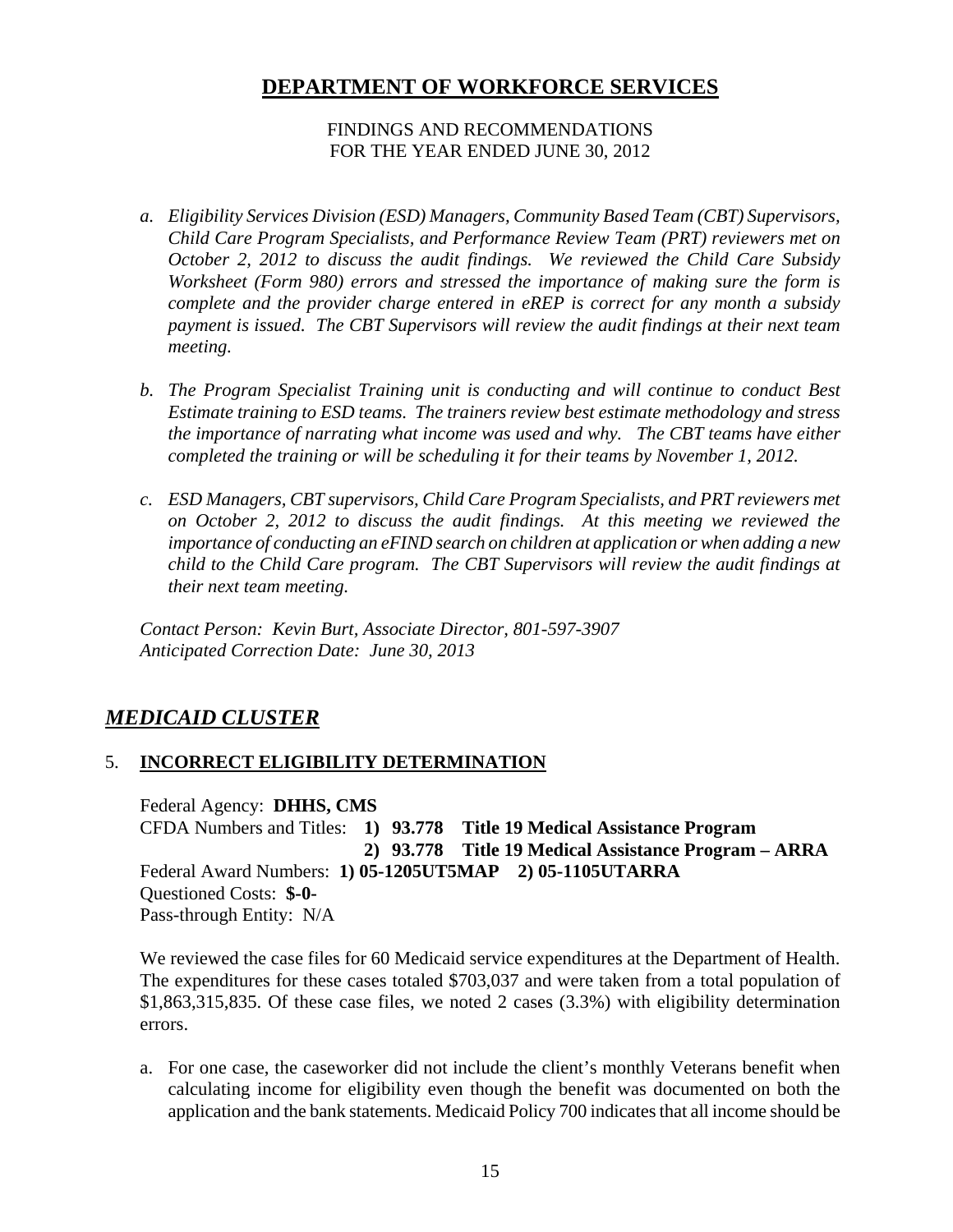### FINDINGS AND RECOMMENDATIONS FOR THE YEAR ENDED JUNE 30, 2012

verified and included when calculating eligibility. This error did not result in an improper eligibility decision, so no costs were questioned. However, such errors could result in improper eligibility decisions.

b. For one case, the household was put on the Family LIFC program for the months of May through July 2011; however, they only qualified for the Family 12-month transitional program because the household income exceeded the Family LIFC limits. Since the household was eligible for a different Medicaid program, we have not questioned any costs. However, such errors could result in improper eligibility decisions.

The cause of these errors appears to be that caseworkers did not correctly determine eligibility as required by Medicaid policy, mainly due to human error or unfamiliarity with policy.

Although all Medicaid expenditures are processed at the Department of Health, eligibility and case file management for Medicaid is handled by DWS.

### **Recommendation:**

# **We recommend that DWS work with the Department of Health to ensure that they follow established policies and procedures when determining eligibility for Medicaid Programs.**

### *DWS' Response:*

*We agree with the finding and recommendation. Currently, the Department is participating with the Utah Department of Health (DOH) in a data mining effort designed to look at problem areas as identified by various audits and internal case reviews. Training has been designed for staff to address the issues identified. New training modules based on income and specialized medical programs have been developed and will be delivered to Medicaid teams. Case specific examples will be used to train staff in problem areas. Supervisors as well as staff will participate in the training and will continue to have access to training materials and resources so ongoing training can be given regularly.* 

*The data mining efforts between DWS and DOH also produced a list of system related issues that were causing errors on cases. For example, it became evident that staff was having difficulty recognizing whether or not they had LIFC or a Transitional Medicaid program open because transitional programs are a sub-category of the LIFC category. Programming has been completed to allow the sub-type or transitional program to display clearly on the Program Home Page in eREP. This makes it apparent to workers if they have chosen the incorrect program.* 

*The Performance Review Team (PRT) conducts in-depth case reviews on every Medicaid worker each month. Particular areas of focus are applications, income, assets, Third Party Liability (TPL), and case reviews. Case reviews are conducted by a small number of specialized*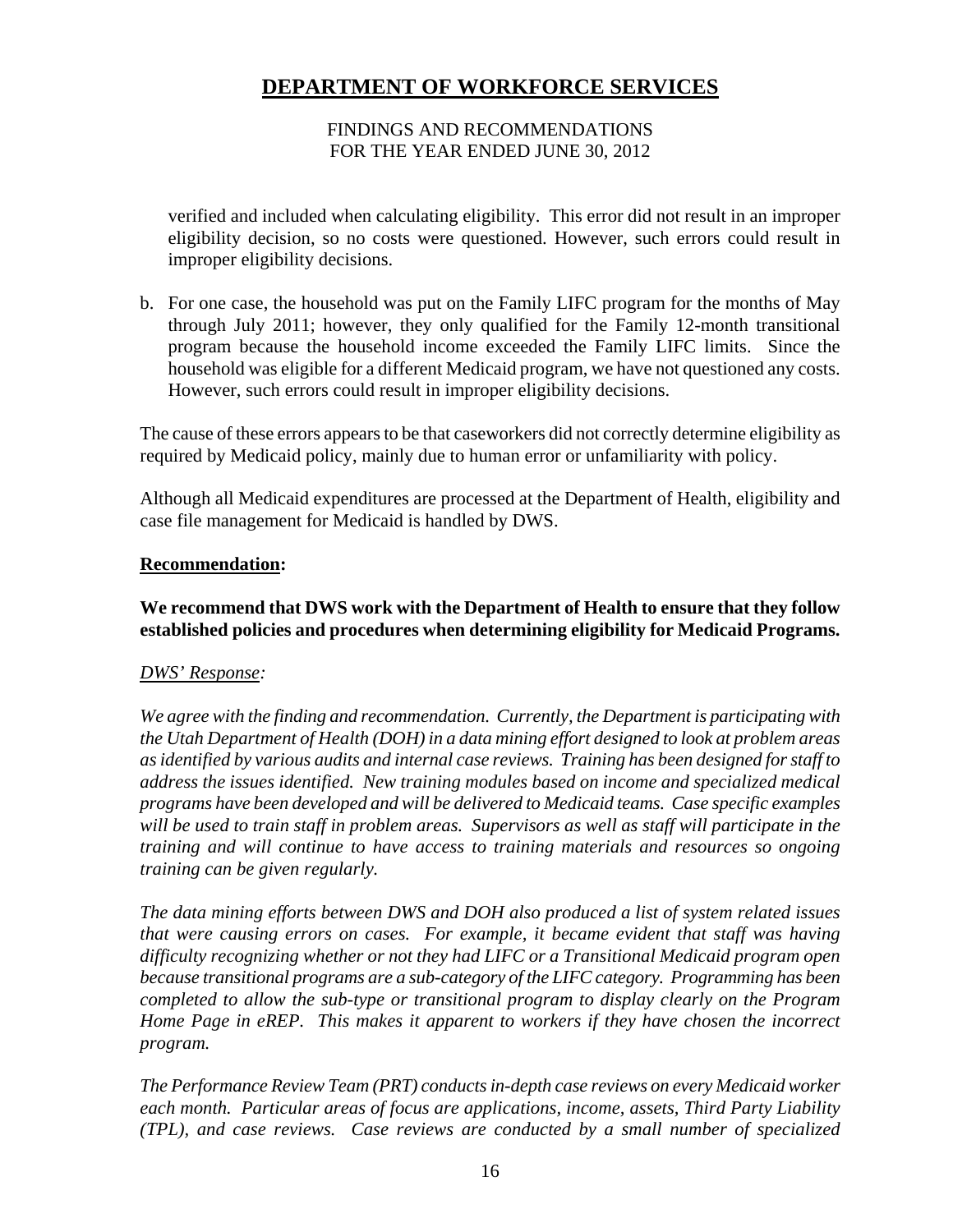### FINDINGS AND RECOMMENDATIONS FOR THE YEAR ENDED JUNE 30, 2012

*reviewers to bolster consistency and maintain a focus on problematic areas. PRT efforts are focused, whenever possible, on real-time case reviews to render immediate feedback to workers.* 

*Targeted training support needs are identified monthly by eligibility operations by reviewing PRT review results. Training is given to teams and/or individual staff and is geared specifically toward problem areas based on a given team's or individual staff's performance. Training feedback is given to supervisors and managers as the staff's performance is followed up on to ensure progress has been made.* 

*The efforts listed above will continue throughout the end of the performance year and are expected to generate continued improvement.* 

*Contact Person: Kevin Burt, Associate Director, 801-597-3907 Anticipated Correction Date: June 30, 2013* 

# 6. **THIRD PARTY LIABILITY INFORMATION NOT ADEQUATELY OBTAINED OR UPDATED**

Federal Agency: **DHHS, CMS** CFDA Numbers and Titles: **1) 93.778 Title 19 Medical Assistance Program 2) 93.778 Title 19 Medical Assistance Program – ARRA**  Federal Award Numbers: **1) 05-1205UT5MAP 2) 05-1105UTARRA**  Questioned Costs: **\$-0-**  Pass-through Entity: N/A

We reviewed the case files for 60 Medicaid service payments at the Department of Health and noted an error related to Third Party Liability (TPL) for one (1.7%) of the cases. Medicaid Policy 225-1 states that Medicaid applicants must provide information about any possible third party insurance coverage. For one case, insurance coverage for the parents was properly documented, but the caseworker did not obtain or request additional TPL information from the family regarding possible insurance coverage of a newborn child. It was subsequently determined that the parents were trying to add the child to their insurance plan; however, due to an error at the insurance company, there was a delay in getting the coverage for the child. The additional insurance now covers the child back to the day she was born; consequently, a portion of the total federal costs associated with this case of \$236,244 can now be recovered from a third party. After our testwork, DWS referred these costs to the Office of Recovery Services for collection procedures; therefore, we have not questioned any costs associated with this case. This error was probably due to a caseworker oversight. Not properly obtaining potential TPL information could result in Medicaid overpayments.

Although all Medicaid expenditures are processed at the Department of Health, TPL determination and case file management for Medicaid is handled by DWS.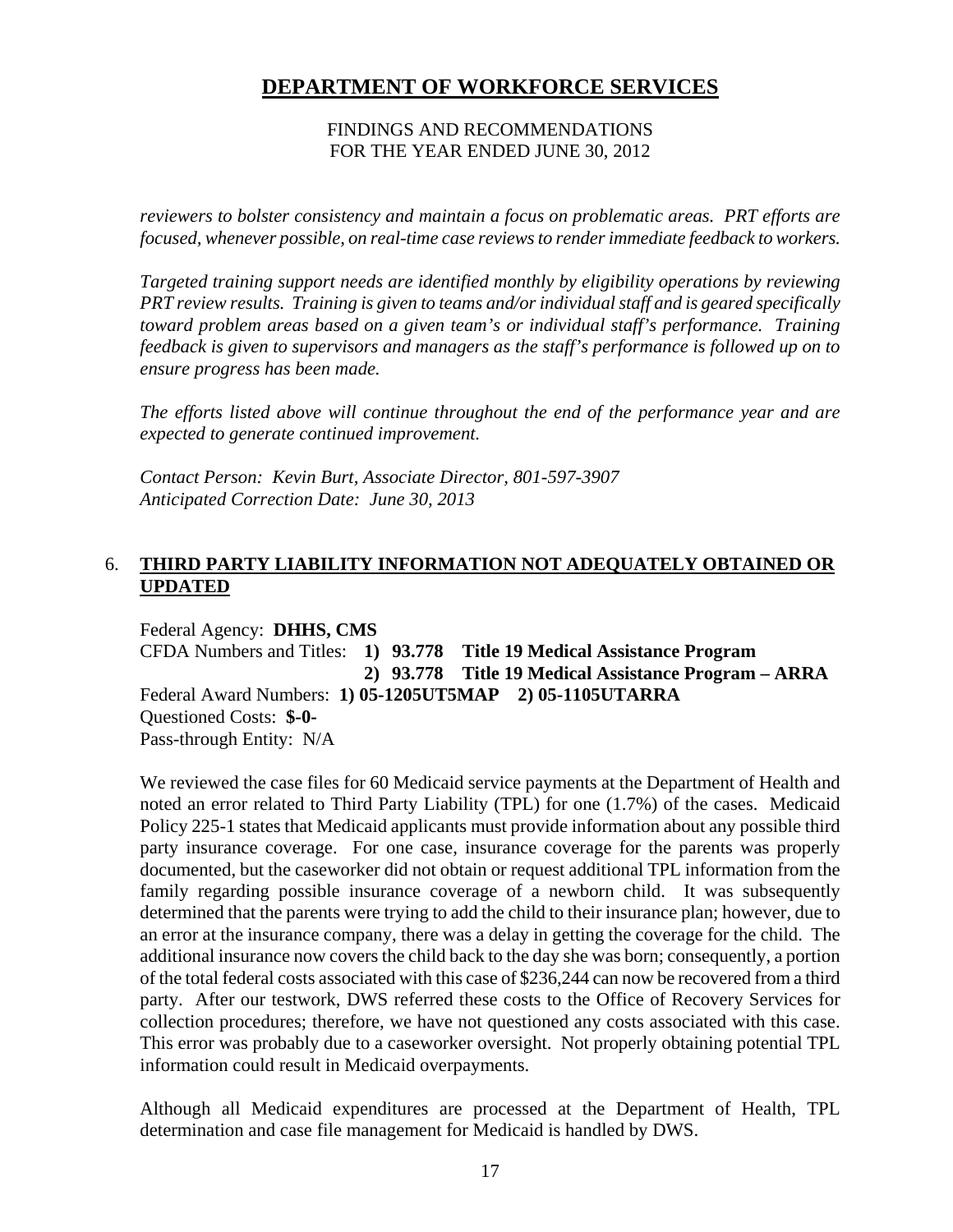### FINDINGS AND RECOMMENDATIONS FOR THE YEAR ENDED JUNE 30, 2012

### **Recommendation:**

### **We recommend that DWS work with the Department of Health to ensure that Medicaid caseworkers follow policies and procedures to report TPL information in a timely manner.**

#### *DWS' Response:*

*We agree with the finding and recommendation. The Performance Review Team (PRT) evaluates appropriate management of TPL information on every Medicaid and CHIP case review. The PRT evaluates whether or not TPL information was gathered, acted upon, and referred correctly. Errors are cited for failure to follow any of the prescribed TPL process. Immediate feedback is given to workers whenever possible so that any available TPL can be updated and referred.* 

*Targeted support continues to be administered to workers and teams to increase not only an understanding of the process that must be followed, but of the importance of the TPL process from a cost perspective.* 

*Formal training regarding the TPL process is maintained and available to teams on an ongoing basis.* 

*System enhancements, including automation of the referral process, have been established in the myCase system to supplement the worker assisted TPL process and provide a failsafe for missed referrals.* 

*Continued education to workers and a further honing of the automated process are expected to sustain improvement in the accuracy of TPL information gathering and appropriate referrals.* 

*Contact Person: Kevin Burt, Associate Director, 801-597-3907 Anticipated Correction Date: June 30, 2013*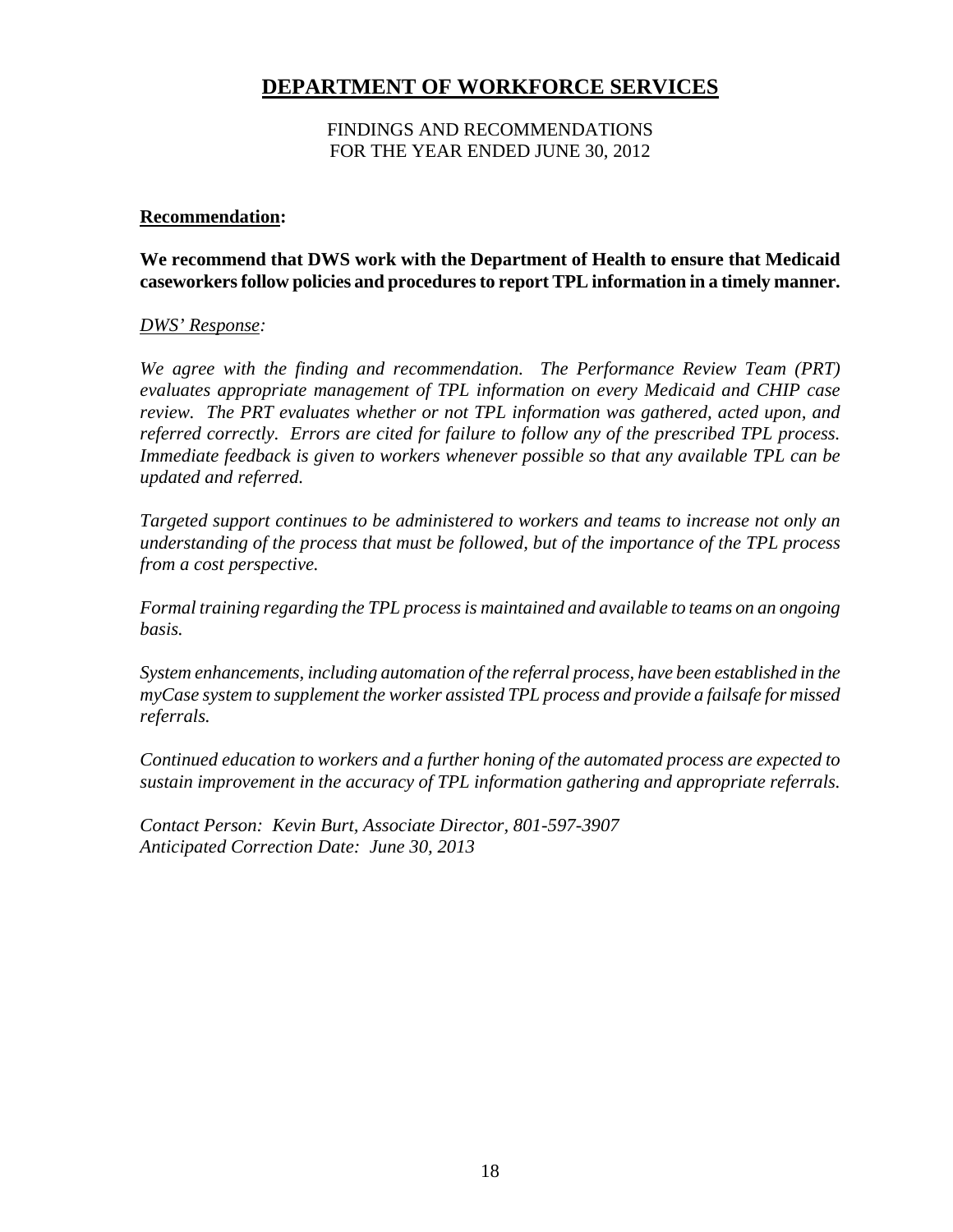# FINDINGS AND RECOMMENDATIONS FOR THE YEAR ENDED JUNE 30, 2012

# *TEMPORARY ASSISTANCE FOR NEEDY FAMILIES (TANF) CLUSTER*

# 7. **NONCOMPLIANCE WITH CHILD SUPPORT NON-COOPERATION REDUCTION IN BENEFIT REQUIREMENTS**

Federal Agency: **DHHS** CFDA Number and Title: **93.558 Temporary Assistance for Needy Families**  Federal Award Numbers: **G-1002UTTANF, G-1102UTTANF, 1202UTTANF**  Questioned Costs: **\$663**  Pass-through Entity: N/A

DWS uses an official problem solving process to review participants' cooperation in establishing paternity, or in establishing, modifying, or enforcing a support order with respect to a child of the participant. The DWS Financial Eligibility Manual §305-4 requires Temporary Assistance for Needy Families (TANF) to be denied to persons who do not cooperate in the child support process. We selected a sample of 40 TANF cases from a population consisting of noncooperation notices received by DWS from the Office of Recovery Services (ORS), Utah's IV-D agency. We tested the selected cases to ensure that DWS took appropriate action to deny TANF assistance to participants with the non-cooperation notices and noted that non-cooperation was never addressed for one case. The error occurred when the case was reassigned and the caseworker marked the non-cooperation task for the case on the Utah Workforce Case Management System (UWORKS) as having been completed prior to transferring the case to the new caseworker. Not addressing all participation issues during problem solving may lead to incorrect conclusions regarding the recipient's participation and may result in overpayments in benefits and questioned costs. We have questioned the benefits issued to the participant for the month in which problem solving could and should have taken place, totaling \$663.

### **Recommendation:**

**We recommend that DWS adequately train and supervise caseworkers to ensure that noncooperation notices are appropriately addressed in a timely manner in order to comply with applicable regulations.** 

### *DWS' Response:*

*We agree with the recommendation. This issue was addressed and trained with the Employment Counselor/Supervisor of this specific finding on October 10, 2012. Also, training was completed in the TANF Functional Call on October 18, 2012 with all TANF Managers and Supervisors to review how ORS tasks in UWORKS are received and worked. They will then be required to share this information with their staff no later than October 31, 2012.*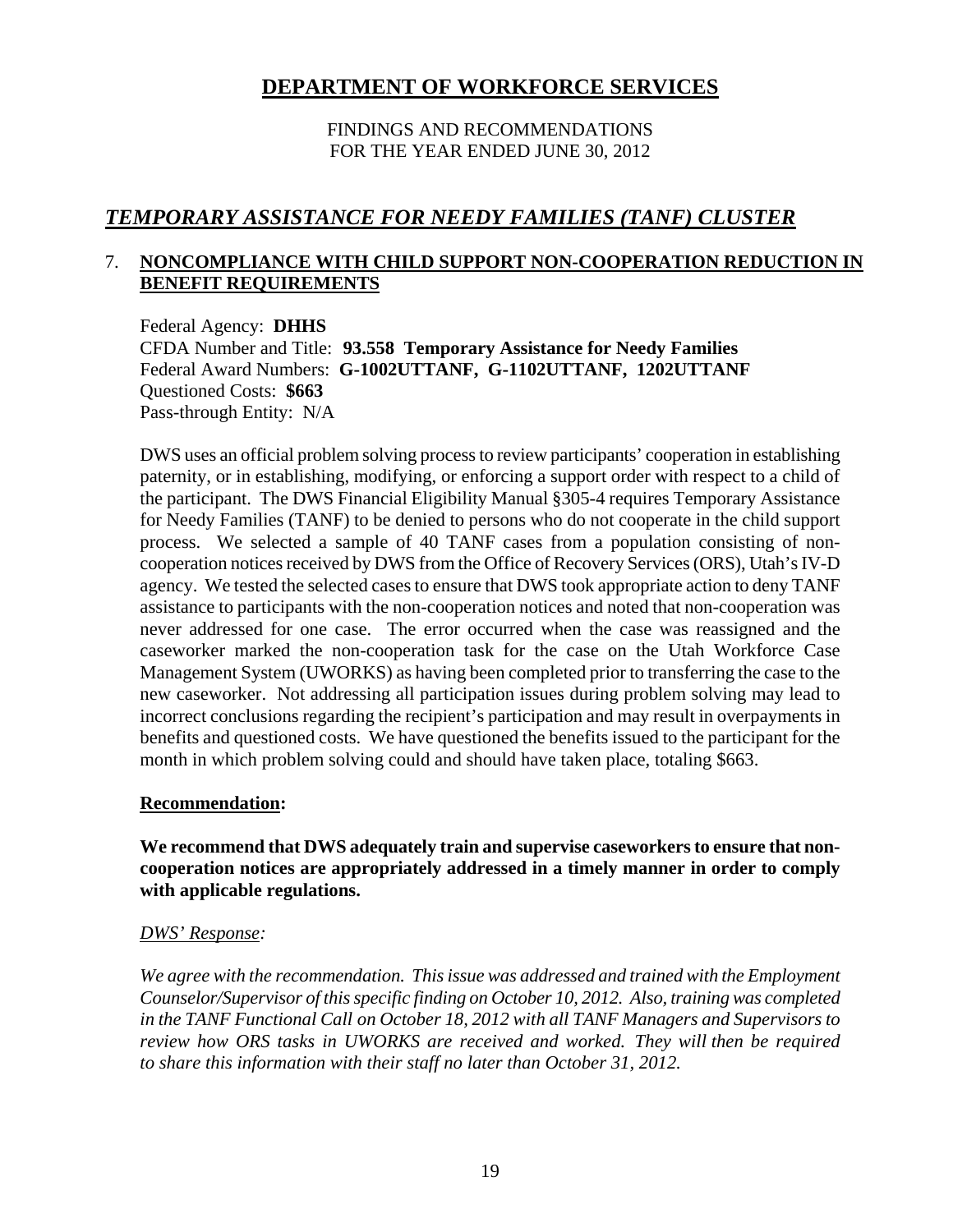FINDINGS AND RECOMMENDATIONS FOR THE YEAR ENDED JUNE 30, 2012

*Contact Persons: Karla Aguirre, Associate Director, 801-526-9724 Helen Thatcher, Program Manager, 801-526-4370* 

*Anticipated Correction Date: October 31, 2012*

### 8. **ACF-204 REPORTING ERRORS**

Federal Agency: **DHHS, ACF** CFDA Number and Title: **93.558 Temporary Assistance for Needy Families**  Federal Award Numbers: **G-1002UTTANF, G-1102UTTANF, 1202UTTANF**  Questioned Costs: **\$-0-**  Pass-through Entity: N/A

While performing testwork on the TANF Form ACF-204 (the annual report on State Maintenance-of-Effort Programs), we noted that for 1 (12.5%) of the 8 programs described on the ACF-204, the amount of FY 1995 Expenditures (Line 11) did not agree to actual expenditures in FY 1995. This resulted in expenditures being overreported by \$614,503. This error was caused by a miscalculation by personnel preparing the report and the third-party consultant. Reports should be accurate and agree to underlying documentation in order to comply with federal regulations regarding the submission of this report. Failure to report according to federal regulations could result in loss of funds or require funds be repaid.

### **Recommendation:**

### **We recommend that DWS establish controls to ensure reports are prepared accurately and agree to supporting documentation.**

### *DWS' Response:*

*We agree with the finding that the ACF-204 report contained a miscalculation. This error has been corrected for the report in question. Additionally, DWS is in the process of reviewing controls and federal report validation processes to ensure federal revenues are reported accurately in the future. The broader review and the corresponding actions will take this particular report into consideration. As a result of this review, the new validation processes within the division will ensure that this error is not made again.* 

*Contact Persons: John Talcott, Director of Administrative Support, 801-526-9402 Dan Schuring, Budget and Grant Manager, 801-526-4306* 

*Anticipated Correction Date: October 31, 2012*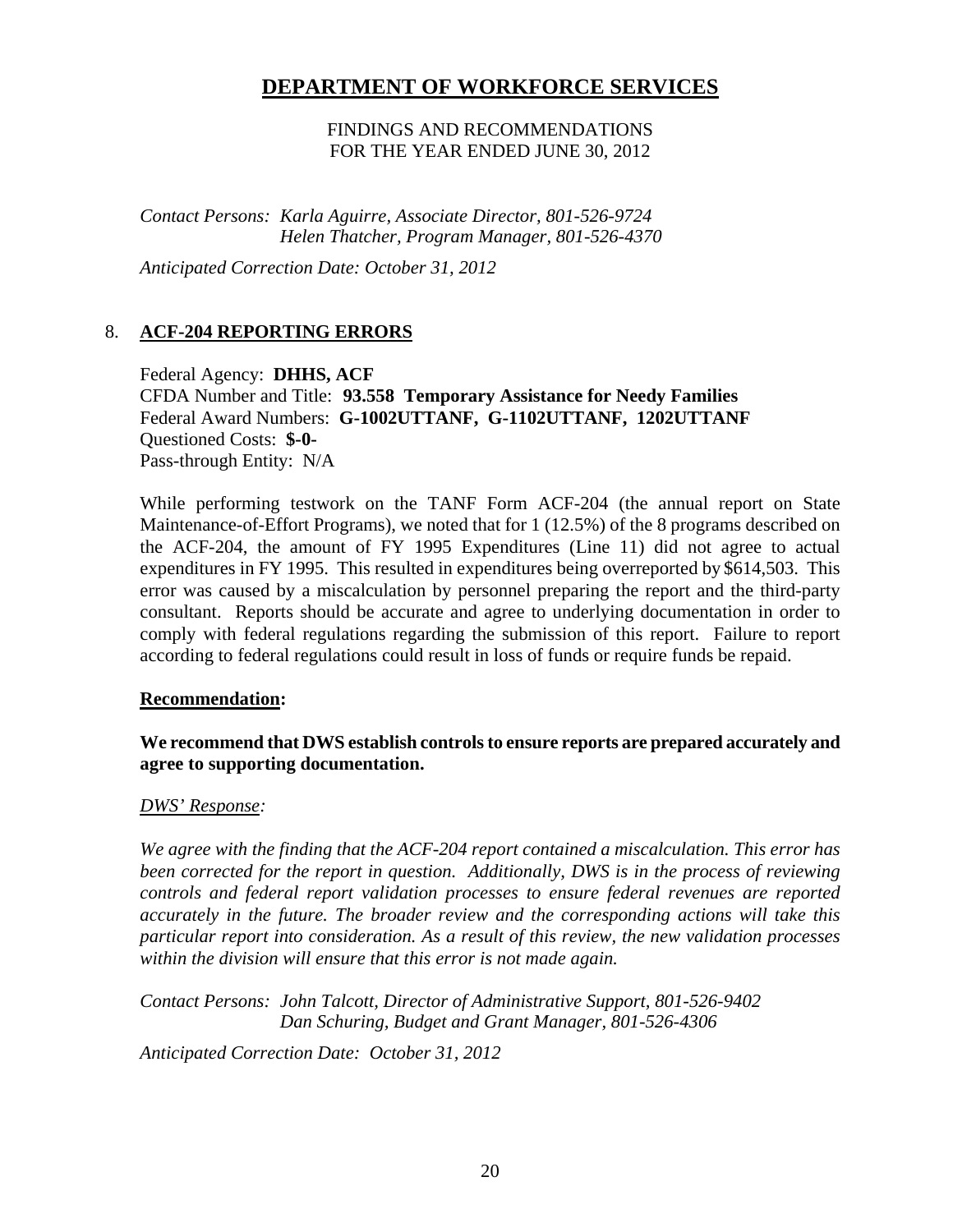FINDINGS AND RECOMMENDATIONS FOR THE YEAR ENDED JUNE 30, 2012

# *MULTIPLE PROGRAMS*

### 9. **NONCOMPLIANCE WITH TREASURY-STATE AGREEMENT**

Federal Agencies: **1) DOL 2) DHHS** 

CFDA Numbers and Titles:

- **1) 17.225 Unemployment Insurance (UI)**
- **2) 93.558 Temporary Assistance for Needy Families (TANF)** 
	- **93.575 Child Care and Development Block Grant (CCDF Cluster)**
	- **93.596 Child Care Mandatory and Matching Funds of the Child Care and Development Fund (CCDF Cluster)**

Federal Award Numbers: **various**  Questioned Cost Amount: **\$-0-** Pass-through Entity: N/A

We tested weekly cash draws made by DWS and noted the following noncompliance with the Treasury-State Agreement:

- a. Draws for certain administrative costs that were made based on estimated expenditures were not reconciled to actual expenditures at the frequency required by the Treasury-State Agreement. DWS estimates the projected federal share of certain administrative expenditures quarterly for the CCDF Cluster, TANF, and UI, divides the estimate by 13 to arrive at a weekly estimate, and draws the estimated amount weekly. Once the DWS Cost Allocation is completed each quarter, the Treasury-State Agreement requires DWS to adjust each grant to bring draws into reconciliation with actual expenditures, returning or drawing funds as necessary. DWS only performed this reconciliation once for TANF, once for UI, and twice for the CCDF Cluster during State fiscal year 2012. The reconciliations resulted in reconciling draws for State fiscal year 2012 for the CCDF Cluster and TANF totaling \$5,664,254 and \$30,858,708, respectively, a portion of which is attributable to administrative costs. The UI reconciliation resulted in the need to return overdrawn funds for UI administrative costs, totaling \$1,630,510. The required reconciliations were not performed at the required frequency because the financial manager responsible for performing federal draws was occupied with other duties and responsibilities which took precedence over the required reconciliations.
- b. Two weekly draws for TANF and three weekly draws for both UI and the CCDF Cluster were made for amounts that were double the estimated weekly amount for the respective grant. The error occurred because the financial manager responsible for performing federal draws doubled the estimated weekly draw amount for one week for each grant to compensate for not drawing funds in the previous week. However, the doubled amount was not adjusted back to the estimated weekly amount and was also drawn in subsequent weeks, resulting in overdrawn funds totaling \$876,000, \$1,470,000, and \$553,663 for the CCDF Cluster, TANF, and UI, respectively. Overdrawn amounts for the CCDF Cluster were returned at the time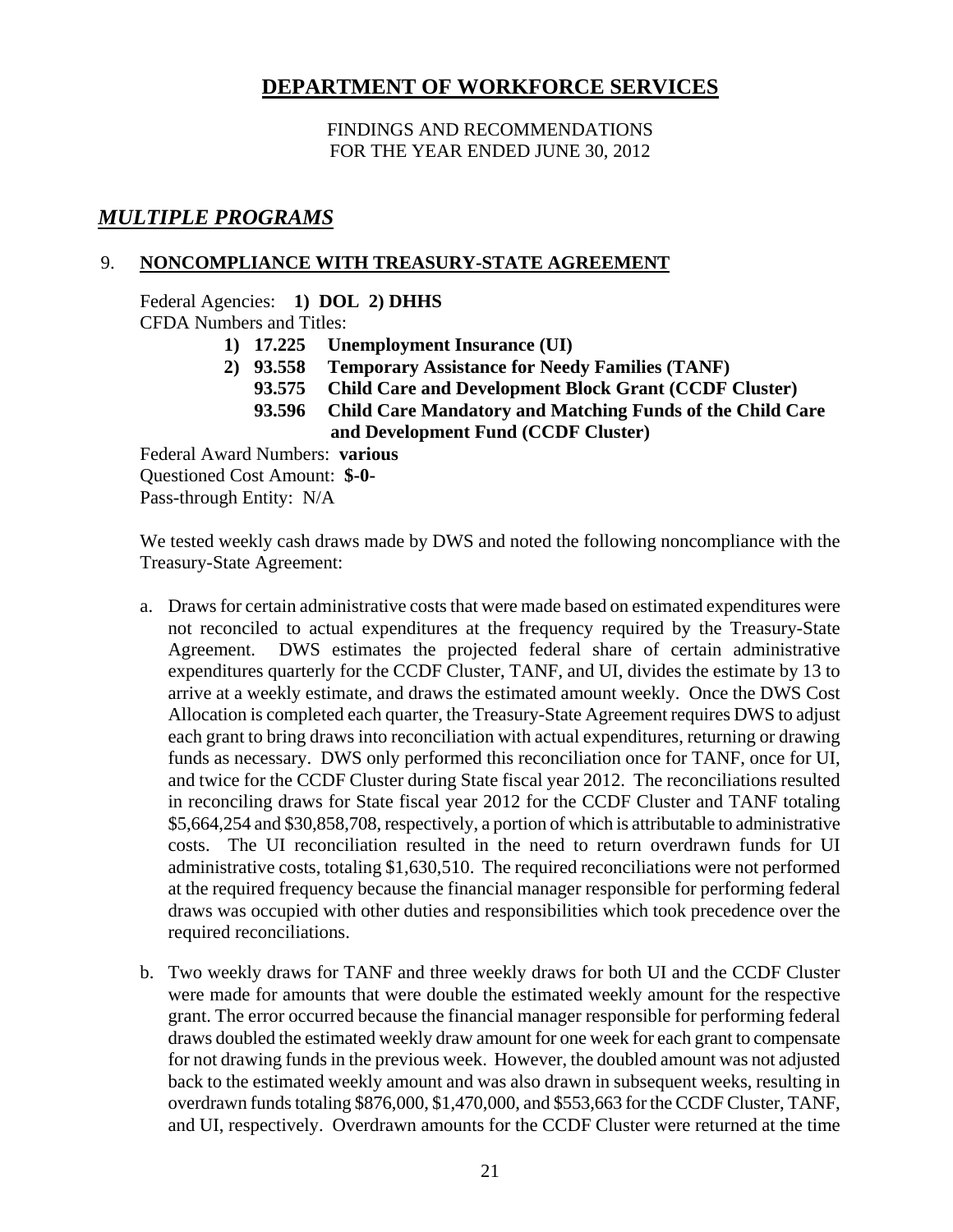### FINDINGS AND RECOMMENDATIONS FOR THE YEAR ENDED JUNE 30, 2012

the error was discovered, but overdrawn funds for TANF and UI were not returned for 6 weeks.

Not complying with the Treasury-State Agreement could result in lost interest revenue to the State or in an interest liability for the State.

### **Recommendation:**

**We recommend that DWS comply with the Treasury-State Agreement by:** 

- **a. Performing required reconciliations quarterly and returning or drawing funds as necessary.**
- **b. Drawing the estimated weekly amount for certain CCDF Cluster, TANF, and UI administrative expenditures on a weekly basis.**

**We further recommend that DWS manage employees' workloads to ensure that each employee has time to perform all the responsibilities of their job in a timely fashion.** 

#### *DWS' Response:*

*We agree with the finding and recommendation. Effective immediately, the Financial Manager for Revenue will perform a quarterly reconciliation to ensure federal funds are properly drawn or returned as necessary. We will also draw the estimated amounts for the CCDF Cluster, TANF, and UI administrative expenditures on a weekly basis.* 

*The Financial Manager for Operational Accounting will review the quarterly reconciliations and draw activity using a tracking schedule to ensure draws have been made according to the Treasury-State Agreement. The Operational Accounting Manager will also review and approve the Cash Receipt entries posted in FINET for the weekly draws.* 

*Contact Persons: John Talcott, Director of Administrative Support, 801-526-9402 Mitch Romo, Accounting and Payroll Manager, 801-526-9221* 

*Anticipated Correction Date: October 31, 2012*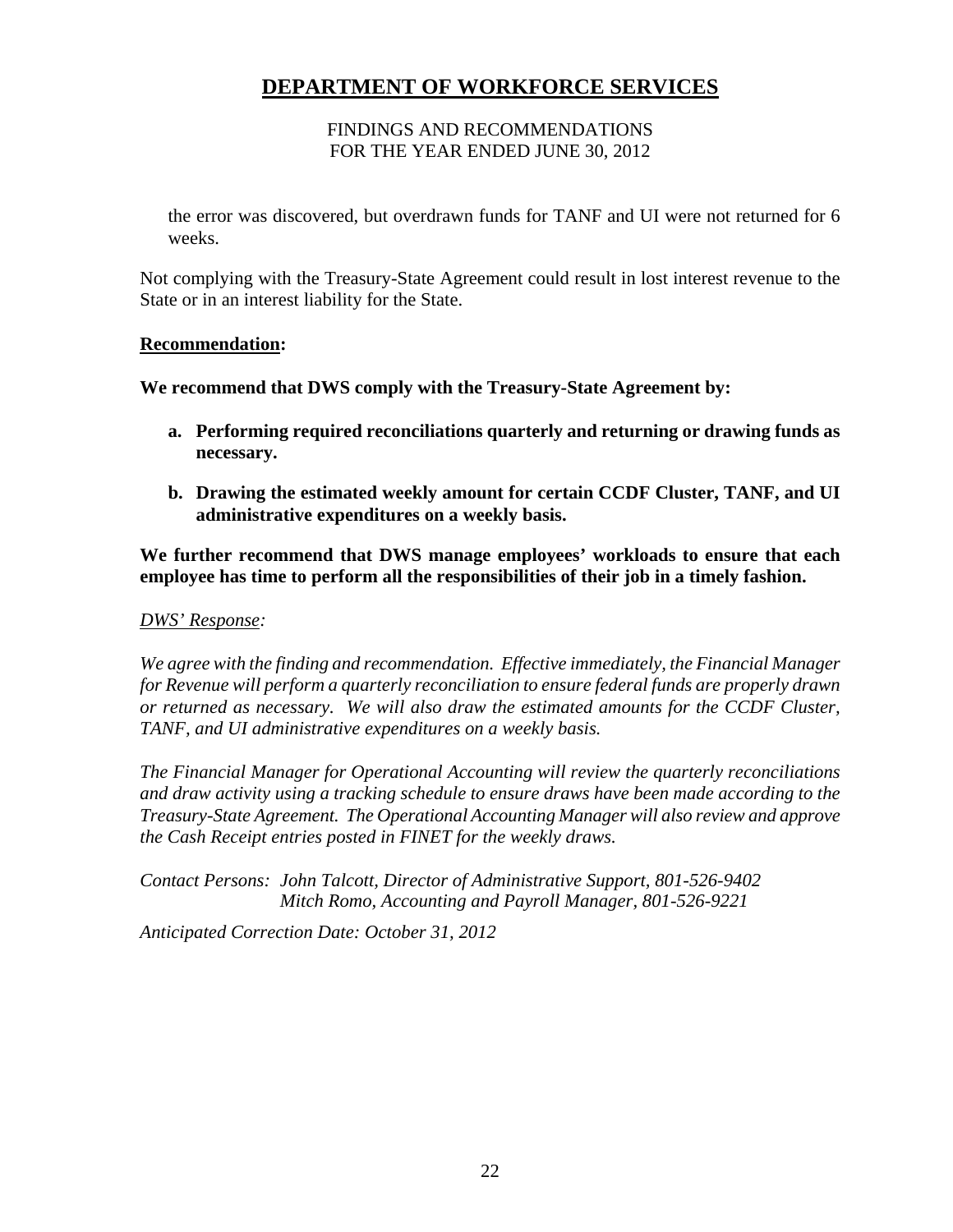FINDINGS AND RECOMMENDATIONS FOR THE YEAR ENDED JUNE 30, 2012

### 10. **COST ALLOCATION ERRORS**

Federal Agency: **Various**  CFDA Number and Title: **Various** Federal Award Numbers: V**arious**  Questioned Cost Amount: N/A Pass-through Entity: N/A

While performing testwork on the  $1<sup>st</sup>$  quarter Cost Allocation, we noted that hours from portions of two different pay periods were not included in the calculations for the Cost Allocation due to an error in the organization of data queried from the State's Data Warehouse. A DWS financial manager normally queries the data, organizes it, and verifies that all hours are included in the final total to be used in the Cost Allocation. However, the financial manager responsible for organizing the data was occupied with other responsibilities near year-end close out and chose not to perform this check of the data in lieu of other responsibilities. Thus, the error was not detected and the  $1<sup>st</sup>$  quarter Cost Allocation was issued with those errors uncorrected. Because this error affects only the allocation of expenditures in the Cost Allocation, it did not cause a misstatement of total expenditures. However, it caused over allocations of up to \$112,202 and underallocations of up to \$145,154 to the individual federal programs' expenditures for the quarter. DWS subsequently made corrections for these errors in the  $4<sup>th</sup>$  quarter Cost Allocation, which corrects the yearly totals because the Cost Allocation is cumulative. Errors in the Cost Allocation can result in improper expenditures reported for each of the programs at DWS and improper funds drawn.

### **Recommendation:**

**We recommend that DWS manage employees' workloads to ensure that each employee has time to perform all the responsibilities of their job accurately and in a timely manner.** 

#### *DWS' Response:*

*We agree with the finding that payroll hours for the first quarter were not correct in the first quarter cost allocation calculations. The recommendation is that employee workload issues should be managed to prevent the error in the future. After review, the root cause appears to be a lack of independent review for the payroll data included in the cost allocation process. The division is in the process of reviewing the process and will identify and assign the independent validation step to someone in conjunction with the next quarterly cost allocation.* 

*Contact Persons: John Talcott, Director of Administrative Support, 801-526-9402 Dan Schuring, Budget and Grant Manager, 801-526-4306 Mitch Romo, Accounting and Payroll Manager, 801-526-9221* 

*Anticipated Correction Date: January 31, 2013*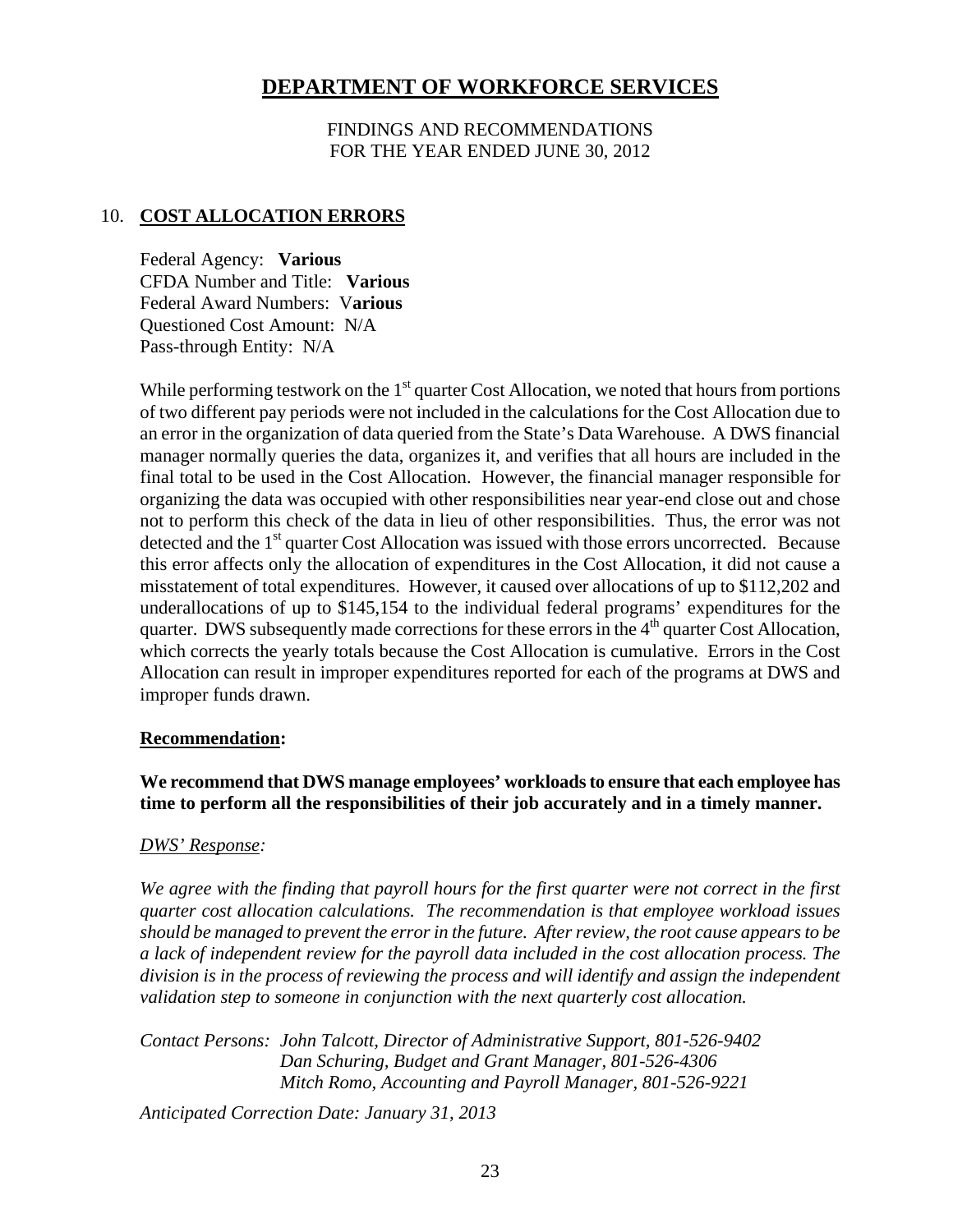### FINDINGS AND RECOMMENDATIONS FOR THE YEAR ENDED JUNE 30, 2012

# *LOW-INCOME HOME ENERGY ASSISTANCE PROGRAM (LIHEAP)*

# 11. **LIHEAP DOCUMENTATION AND ELIGIBILITY DETERMINATION ERRORS**

Federal Agency: **DHHS, ACF**  CFDA Number and Title: **93.568 Low-Income Home Energy Assistance Program** Federal Award Numbers: **G-10B1UTLIEA, G-11B1UTLIEA, G-12B1UTLIEA** Questioned Cost Amount: **\$753** Pass-through Entity: N/A

We reviewed case files for 60 LIHEAP households. The expenditures for these cases totaled \$18,832 and were taken from a total population of \$19,776,499. We noted 9 cases (15%) with some form of error, as described below, and we have questioned the overpayment of the LIHEAP benefits for 3 cases (5%), totaling \$753. For the 6 cases where costs were not questioned, control errors exist that could lead to questioned costs in other situations. Errors appear to result from inattention to the program policy.

- a. For three households, caseworkers did not take proper action when names on utility bills did not match names of household members:
	- For two households, the names on the applicants' utility bills did not match any of the household members. For one of these cases, the case editor noted the error prior to payment but approved the LIHEAP payment anyway. Thus, the LIHEAP payments were approved without fully determining eligibility per LIHEAP Policy Manual section 200.B (whether the household was vulnerable and whether another person with countable income should be included in the household). When we notified the respective subrecipients of the errors, they were unable to provide information regarding the person listed on the utility bill for one case. For the other case, they explained that the person listed on the utility was a parent who had opened the utilities for her child but never actually lived in the household; however, this raises questions of whether the household was vulnerable if another person was responsible for paying the bill. We have questioned the entire amount of LIHEAP payments for both cases, totaling \$670.
	- For one household, both the name of the applicant and the name of a person not included in the household were listed on the utility bill. The case worker overlooked determining whether the second person on the utility bill should have been included in the household. The addition of a household member could affect the eligibility determination and calculation of the LIHEAP payment. When we notified the respective subrecipient of this error, the subrecipient contacted the household and determined that the second person on the utility bill was properly excluded from the household; therefore, we have not questioned costs for this error; however, such an error could result in questioned costs in other cases.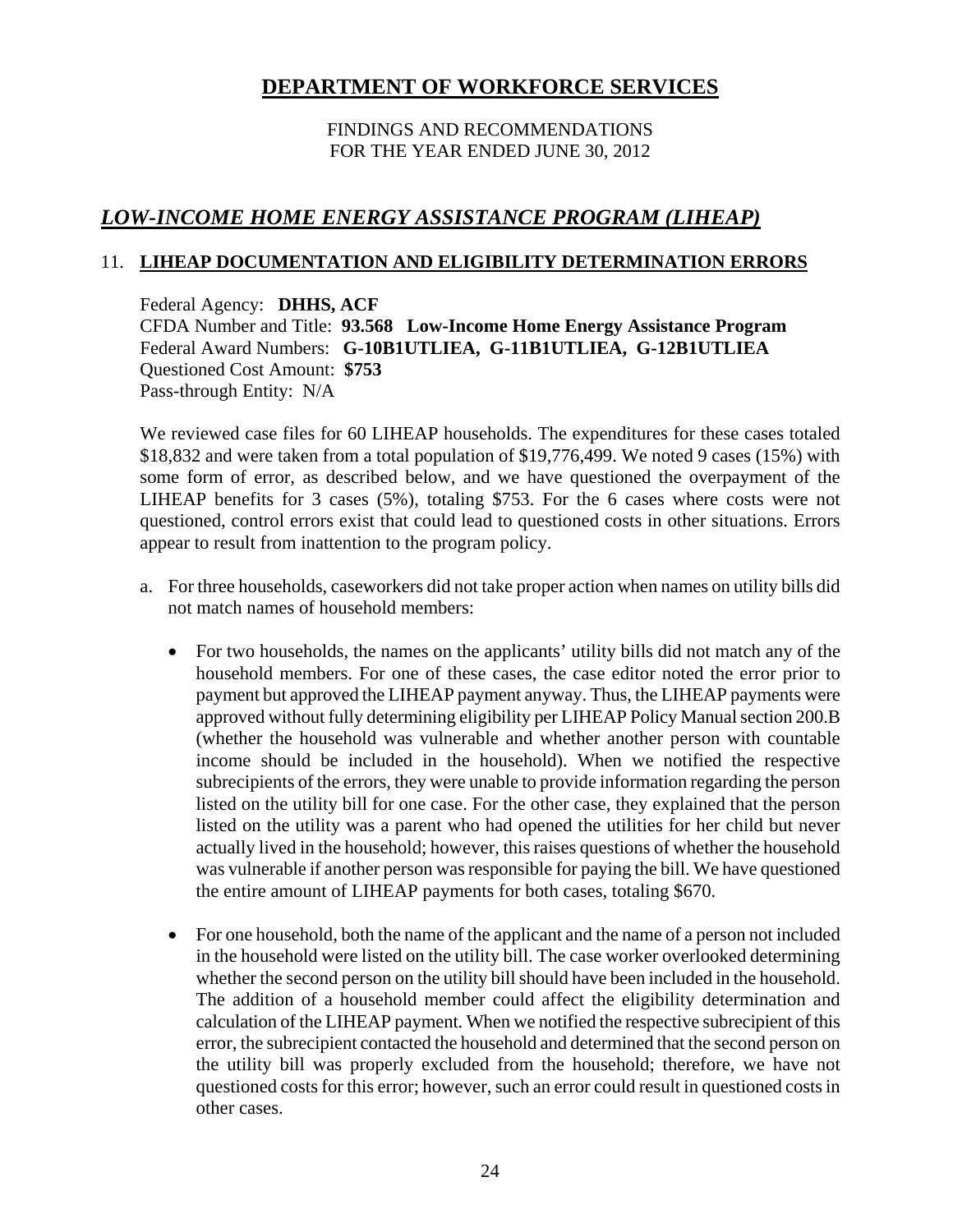### FINDINGS AND RECOMMENDATIONS FOR THE YEAR ENDED JUNE 30, 2012

- b. For one household, the LIHEAP payment calculation for an application dated December 2, 2011 included medical deductions from October 2011. Per HEAT Policy Manual section 310.G, only medical deductions received in the month prior to the application month are eligible for deduction. Excluding these medical deductions from the calculation results in an overpayment of \$83. We have questioned this amount.
- c. For three households, case files contained errors related to income verifications:
	- For one household, the case file did not document whether an 18-year-old living in the household was in high school. Per HEAT Policy Manual section 310.E.1, if he was not in high school any income would need to be verified or a Zero Income Statement completed. When we notified the respective subrecipient of this error, they contacted the household and obtained a Zero Income Statement signed by the 18-year-old; therefore, we have not questioned costs for this error.
	- For one household, income was verified for the month of the HEAT application instead of the month prior to the HEAT application as required by HEAT Policy Manual section 310.A. In this case, it is unlikely that income for the prior month would be different enough that an overpayment exceeding the \$75 error limit defined in HEAT Policy Manual section 500.A would result. Additionally, the Zero Income Statement completed by one member of the household only restates that he made zero income and does not indicate how the household is able to meet its living expenses, as required by HEAT Policy Manual 320.L. In this case, it is unlikely that this error would result in an incorrect eligibility determination or an overpayment of HEAT benefits; therefore, we have not questioned costs for these errors.
	- For one household, the bank statement provided by the applicant to verify child support income and a deposited paycheck also included two ATM cash deposits totaling \$240. These deposits could represent earnings; thus, the case worker should have inquired about them, but did not. If the deposits did represent countable income, the result would be a \$57 overpayment. Since this amount is under the \$75 error limit defined in HEAT Policy Manual section 500.A., we have not questioned this cost.
- d. For two households, the case files do not document the young child target group (through either birth verification documents or narration of visible observation of the child's age) as required by HEAT Policy Manual section 330.3. We were able to find the birth certification for the child in each household by using another State system, so it appears each household was eligible for the \$35 young child target group credit. Therefore, we have not questioned costs for these errors.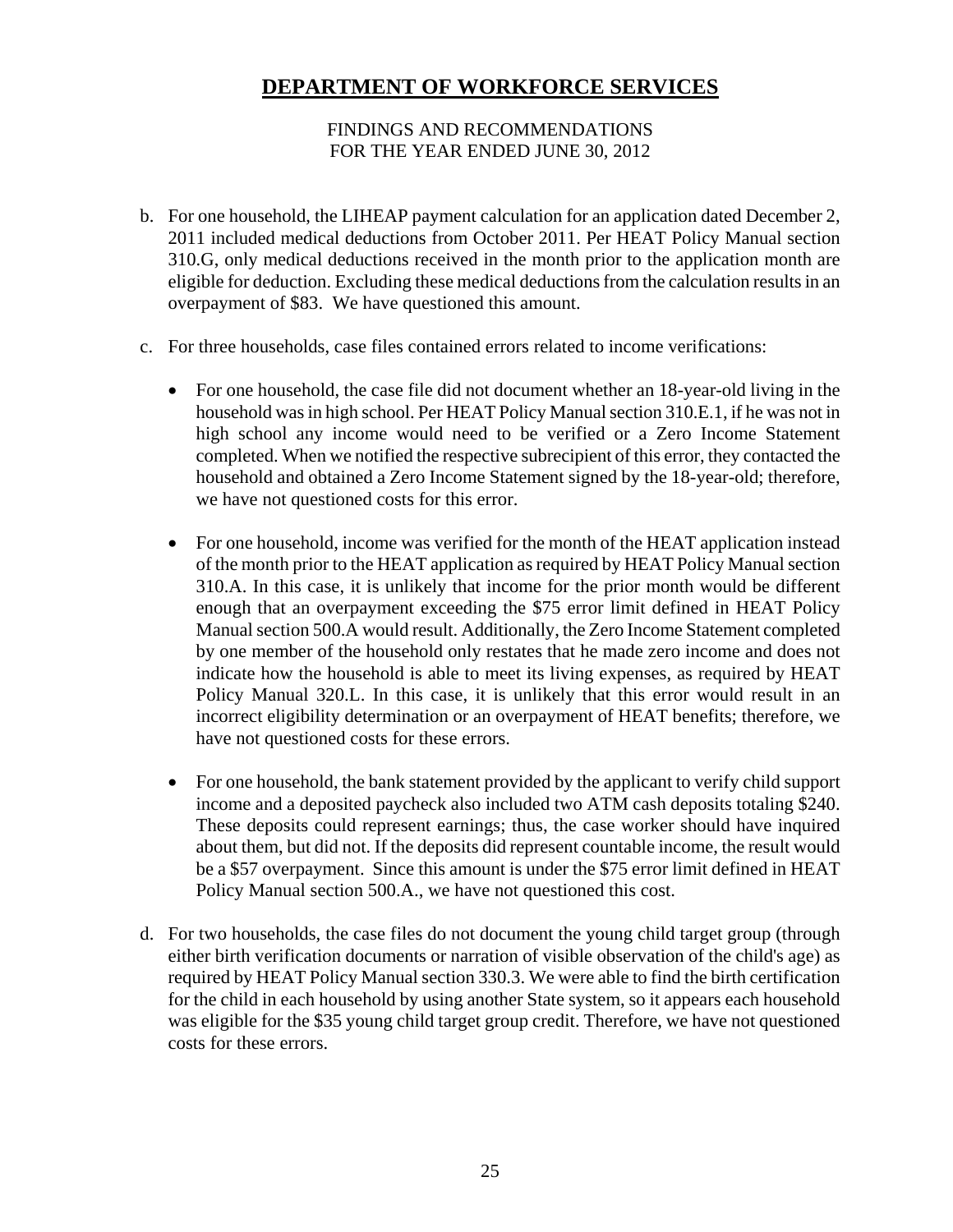### FINDINGS AND RECOMMENDATIONS FOR THE YEAR ENDED JUNE 30, 2012

### **Recommendation:**

**We recommend that DWS strengthen existing internal controls to ensure that LIHEAP eligibility determinations and assistance amount calculations are correct and comply with policy.** 

### *DWS' Response:*

*We agree with the finding and recommendation. The Department will address the audit findings with the Local HEAT Office Supervisors. Additional training will be provided to all HEAT workers during the fall training to cover the specific issues mentioned. We will review case files during monitoring for the specific issues mentioned in the findings.* 

*Contact Persons: Mike Glenn, Housing Programs Director, 801-526-4495 Sue Kolthoff, Program Director, 801-526-9303* 

*Anticipated Correction Date: November 30, 2012*

# 12. **FAILURE TO PROVIDE FEDERAL AWARD INFORMATION TO SUBRECIPIENTS**

Federal Agency: **DHHS, ACF**  CFDA Number and Title: **93.568 Low-Income Home Energy Assistance Program** Federal Award Numbers: **G-12B1UTLIEA**  Questioned Cost Amount: N/A Pass-through Entity: N/A

For fiscal year 2012, we reviewed ten contracts with LIHEAP (Weatherization) grant subrecipients and noted that federal award information required to be identified to the subrecipients (i.e., CFDA title, award name and number, and name of federal awarding agency) was missing from each contract. Per the OMB A-133 Compliance Supplement, each passthrough entity is responsible for identifying the federal award information to the subrecipient at the time of the award. These errors occurred because controls over this requirement had not been fully implemented after we issued the same finding in our prior year audit. Failure to disclose federal award information to subrecipients could result in subrecipient noncompliance with grant requirements.

# **Recommendation:**

**We recommend that DWS implement controls to ensure that the required federal award information is included in all contracts with subrecipients.**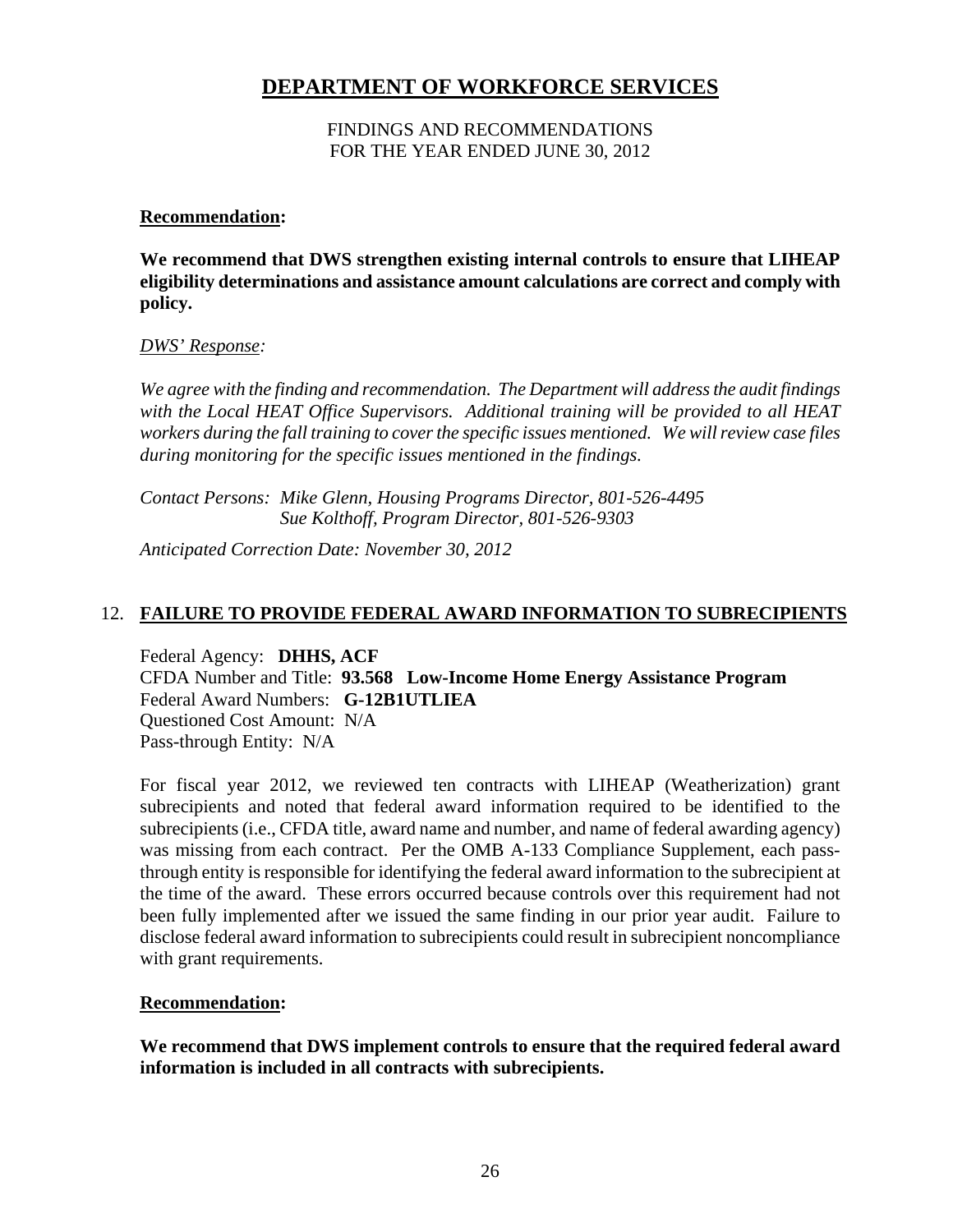### FINDINGS AND RECOMMENDATIONS FOR THE YEAR ENDED JUNE 30, 2012

### *DWS' Response:*

*We agree with the finding and recommendation. The missing CFDA title award information is missing on the FY11 open contracts and we are working to get those corrected. The staff has been trained and we have verified that the FY12 contracts have the correct information. The Weatherization team will correct the nine contracts from previous years that received LIHEAP funds and are still open and need correction.* 

*Contact Persons: Mike Glenn, Housing Programs Director, 801-526-4495 Sue Kolthoff, Program Director, 801-526-9303* 

*Anticipated Correction Date: November 30, 2012* 

# 13. **LIHEAP FINANCIAL REPORTING ERROR**

Federal Agency: **DHHS, ACF** 

CFDA Number and Title: **93.568 Low-Income Home Energy Assistance Program** Federal Award Numbers: **G-10B1UTLIEA, G-11B1UTLIEA** Questioned Cost Amount: **\$-0-** Pass-through Entity: N/A

We tested the SF-425 annual reports for the year ended September 30, 2011 for the LIHEAP grants awarded in federal fiscal years 2010 and 2011. The amount reported as "Federal share of unliquidated obligations" on line 10.f. is incorrect on both SF-425 reports. For each report, the amount reported on line 10.f. is the calculated difference between the total federal funds authorized (line 10.d.) and the federal share of expenditures (line 10.f.); it does not represent obligations that have actually been incurred. Per the instructions for the SF-425 report, line 10.f, "Unliquidated obligations on a cash basis are obligations incurred, but not yet paid." This error occurred due to a misunderstanding of reporting requirements. This error causes errors in other lines of the reports and ultimately provides inaccurate program information to the Federal Government.

### **Recommendation:**

**We recommend that DWS: 1) use more diligence in understanding reporting requirements to ensure the SF-425 reports are prepared in accordance with applicable federal instructions, and 2) submit corrected reports.** 

### *DWS' Response:*

*We agree with the finding and recommendation. Under previous Housing and Community Development Division (HCDD) financial management at the Department of Community and*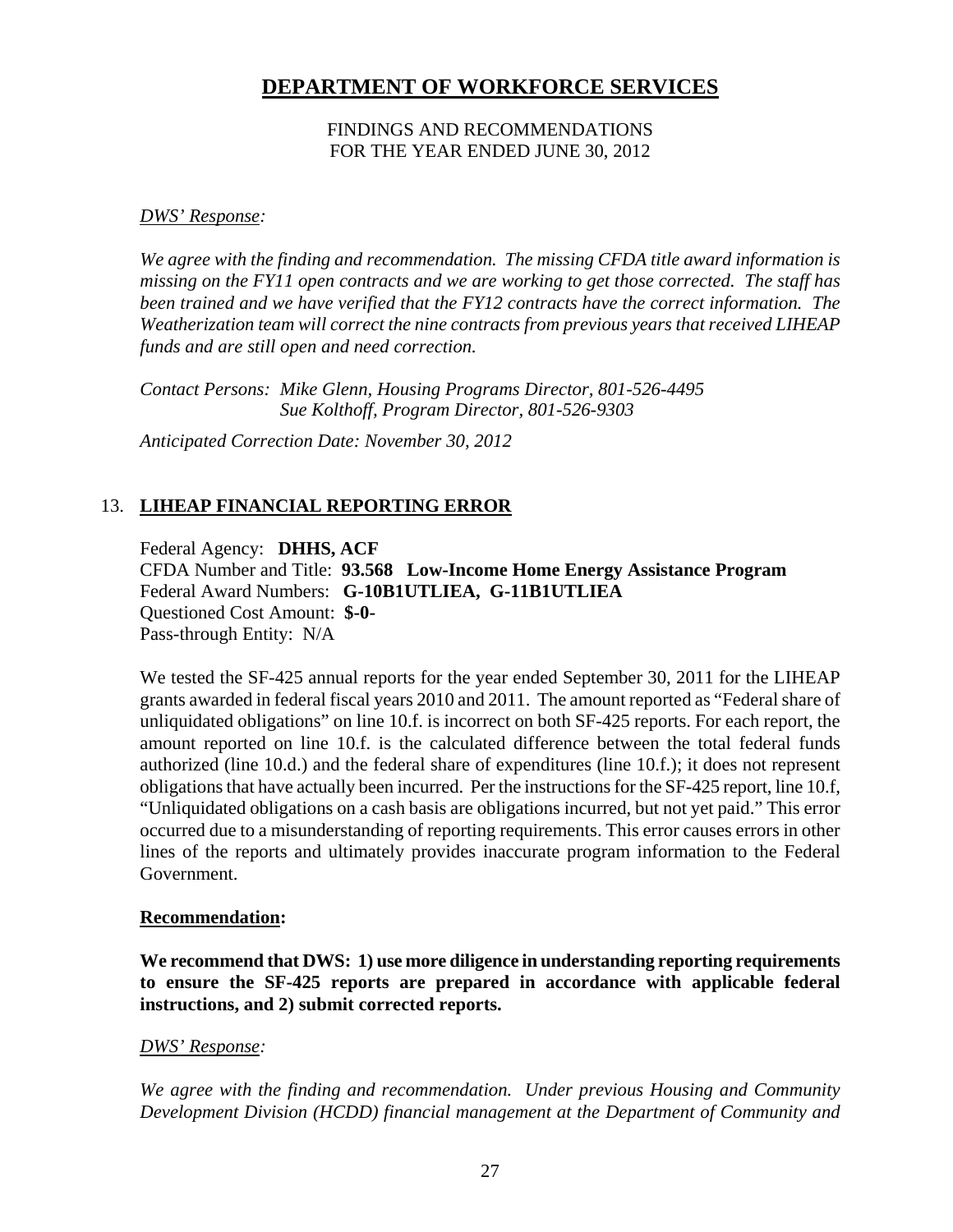### FINDINGS AND RECOMMENDATIONS FOR THE YEAR ENDED JUNE 30, 2012

*Culture, much of the financial reporting was assigned to program staff. This practice will be changed and all financial reporting will now be generated by financial staff and reviewed by financial managers to ensure accuracy and the adequacy of supporting documentation supplementing the reports. We will also submit corrected reports.* 

*Contact Persons: John Talcott, Director of Administrative Support, 801-526-9402 Kimberley Schmeling, HCDD Budget & Accounting Director, 801-526-9504* 

*Anticipated Correction Date: June 30, 2013*

# 14. **LIHEAP SPECIAL REPORTING ERROR**

Federal Agency: **DHHS, ACF**  CFDA Number and Title: **93.568 Low-Income Home Energy Assistance Program** Federal Award Number: **G-11B1UTLIEA** Questioned Cost Amount: **\$-0-** Pass-through Entity: N/A

We noted the following reporting errors for the LIHEAP Household Report for federal fiscal year 2011 (Long Format):

- The reported number of households *applying* for crisis payments is 5,559, while the reported number of households *assisted* with crisis payments is 5,851, a difference of 292 households. As a rule, the number of assisted should not be greater than the number applying. A lag can exist between when a person applies for crisis payments and when they are assisted, which could skew reported numbers. However, crisis payments are meant to serve an immediate need, and a lag for 292 households is unusual. This could be due to incorrect data provided by subrecipients.
- The reported number of crisis households with a young child is 605, which is 1,200 households fewer than the 1,805 households recorded in the source documentation. This appears to be a typographical error.
- The reported unduplicated number of households with any target group is 487, which is 2,518 households fewer than the 3,005 households recorded in the source documentation. Also, the reported unduplicated number of households with any target group is less than the unduplicated number for the target group with the fewest households, which is not possible. It is unclear what caused these errors.

Reporting errors such as these result in inaccurate program information being included in the annual LIHEAP report to Congress.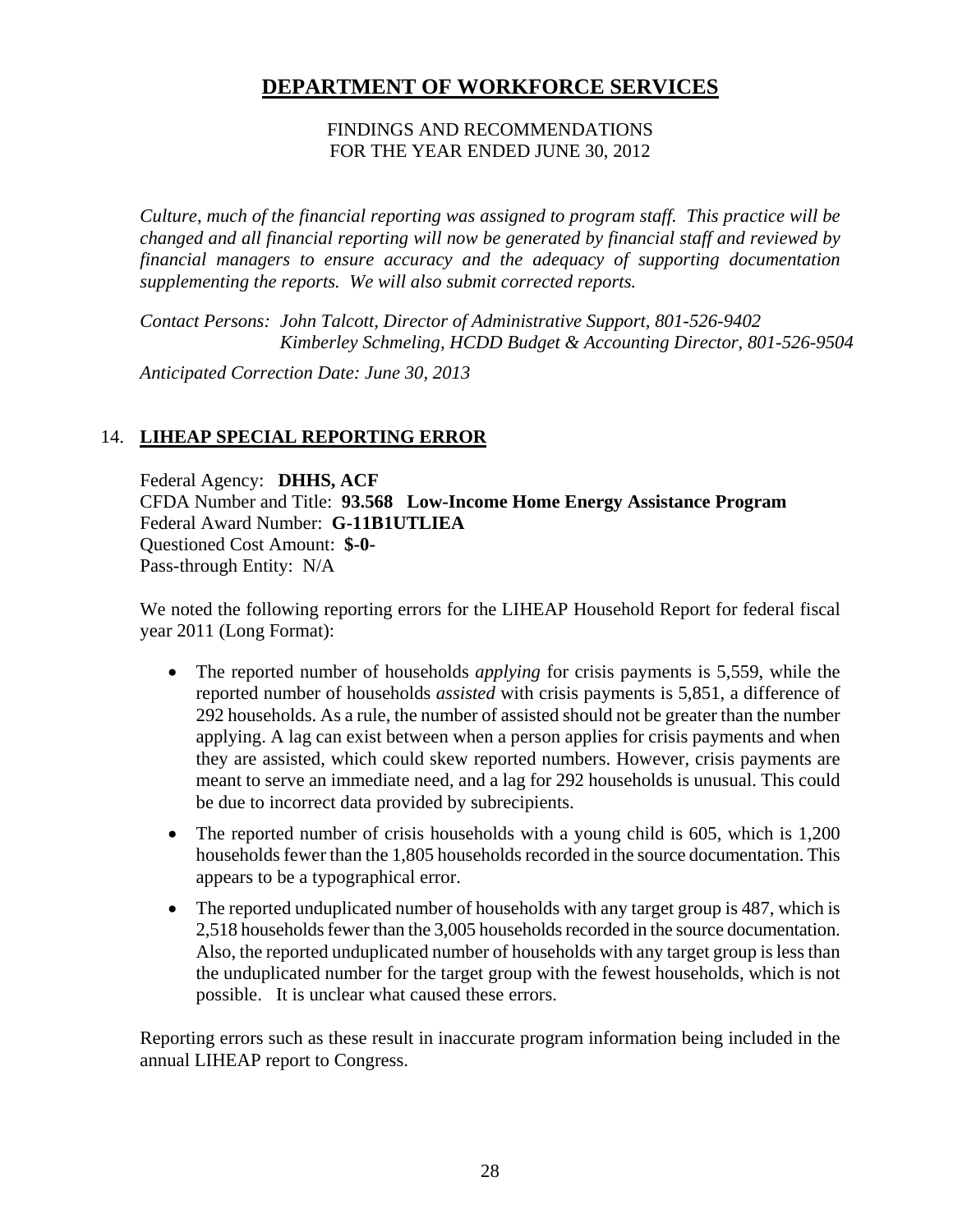### FINDINGS AND RECOMMENDATIONS FOR THE YEAR ENDED JUNE 30, 2012

### **Recommendation:**

**We recommend that DWS: 1) ensure that subrecipients are reporting correct data, 2) strengthen internal controls to ensure proper accumulation of data, and 3) submit corrected reports.** 

#### *DWS' Response:*

*We agree with the finding and recommendation. We have received additional clarification of the information that is required to be reported on the form. Adjustments have been made in our procedures to account for this information going forward and staff are working with the cognizant federal agency to ensure that all reporting issues have been resolved.* 

*Contact Persons: Mike Glenn, Housing Programs Director, 801-526-4495 Sue Kolthoff, Program Director, 801-526-9303* 

*Anticipated Correction Date: December 31, 2012* 

# *COMMUNITY DEVELOPMENT BLOCK GRANT (CDBG)*

# 15. **ERRORS IN PERFORMANCE EVALUATION REPORTS**

Federal Agency: **HUD**  CFDA Number and Title: **14.228 Community Development Block Grant (NSP)** Federal Award Number: **B-10-DC-49-0001**  Questioned Cost Amount: **\$-0-** Pass-through Entity: N/A

We reviewed Part I of the June 30, 2011 Performance Evaluation Report for the B-10-DC-49- 0001 award submitted on September 30, 2011 through IDIS using the new methodology recommended in Notice CPD-11-03 from the Department of Housing and Urban Development (HUD). We noted the following errors:

- The "Total Obligated to Subrecipients" (Line B.11) of \$7,439,765 was \$173,705 more than the supporting documentation.
- The \$4,169,563 "Total Drawn" reported on Line C.40 was \$634,691 less than the amount in the State's general ledger (FINET) system.
- Because the new methodology creates a point-in-time report, amounts on the report inaccurately reflected IDIS activity through the date the report was produced instead of including only data as of the June 30, 2011 reporting period.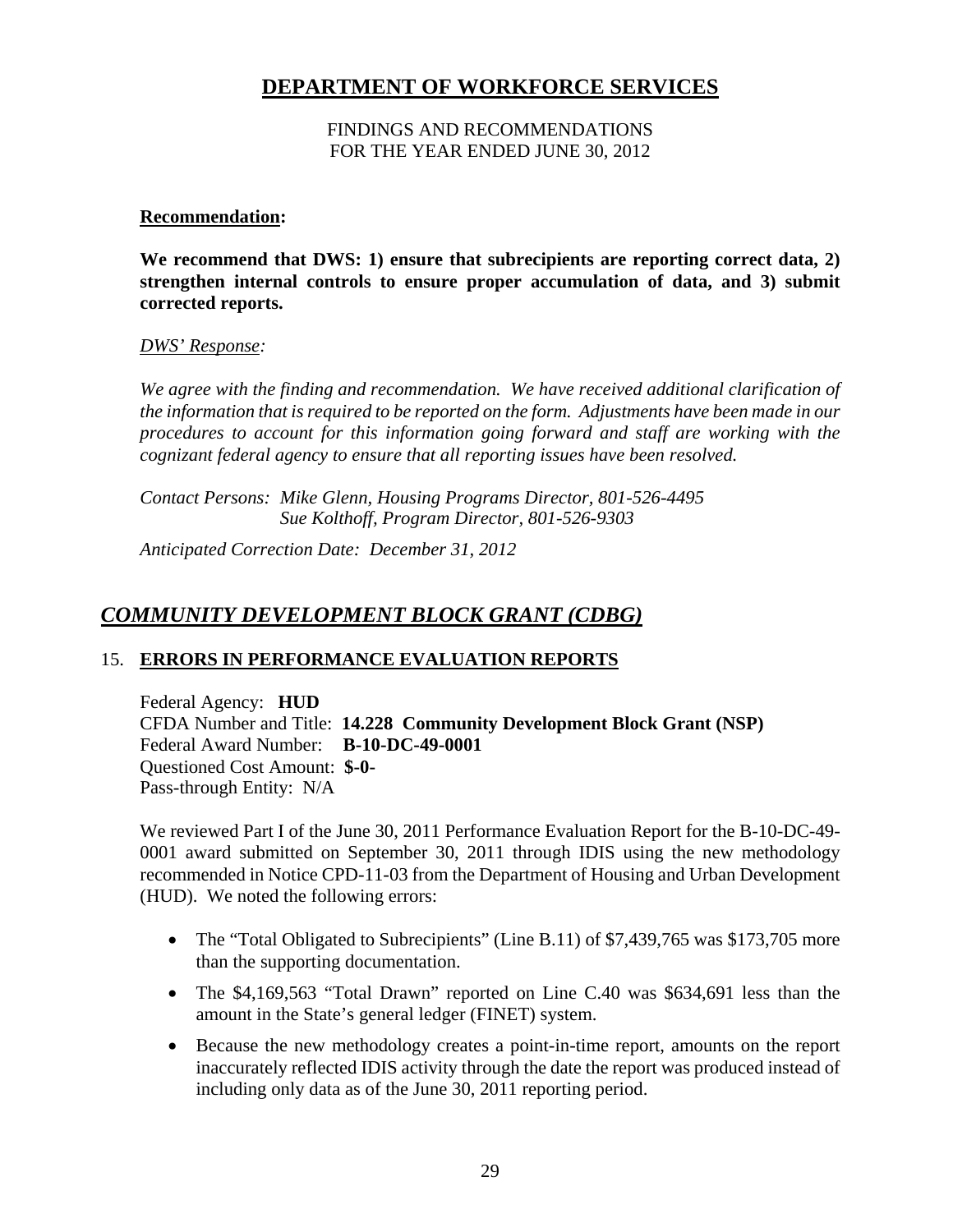### FINDINGS AND RECOMMENDATIONS FOR THE YEAR ENDED JUNE 30, 2012

Creating the Performance Evaluation Reports in IDIS requires more data elements than the previous methodology. As a result, personnel who prepared the report were confused as to what should be included in the report, and thus, inaccurate information was reported to HUD. Continuation of similar errors may affect future funding and/or sanctions by HUD.

### **Recommendation:**

**We recommend that DWS work with its HUD contact to better understand the data elements that should be included in the Performance Evaluation Reports under the new methodology.** 

### *DWS' Response:*

*The Department agrees with the finding and recommendation. Corrections have been made to report the data elements that should be included in the Performance Evaluation reports using the new methodology per HUD Notice CPD-11-03. This was completed for the new reports in September 2012.* 

*Contact Person: Keith Heaton, Program Director, 801-526-9461 Correction Date: September 30, 2012* 

# *WEATHERIZATION ASSISTANCE FOR LOW-INCOME PERSONS*

# 16. **ERRORS IN THE WEATHERIZATION ASSISTANCE PROGRAM FEDERAL FINANCIAL REPORT**

Federal Agency: **DOE**  CFDA Number and Title: **81.042 Weatherization Assistance for Low-Income Persons**  Federal Award Number: **DE-EE0000148**  Questioned Cost Amount: N/A Pass-through Entity: N/A

On the SF-425 report for the Weatherization Assistance Program grant (non-ARRA) for the quarter ended March 31, 2012, the cash receipts were overstated by \$19,409, the cash disbursements were understated by \$275,106, and consequently, the cash on hand was overstated by \$294,515. The cash receipts and cash disbursements reported on the SF-425 should agree with the state's general ledger (FINET), but they do not. These discrepancies were caused by clerical errors in the preparation of the report. These errors result in inaccurate program information being reported to the Federal Government.